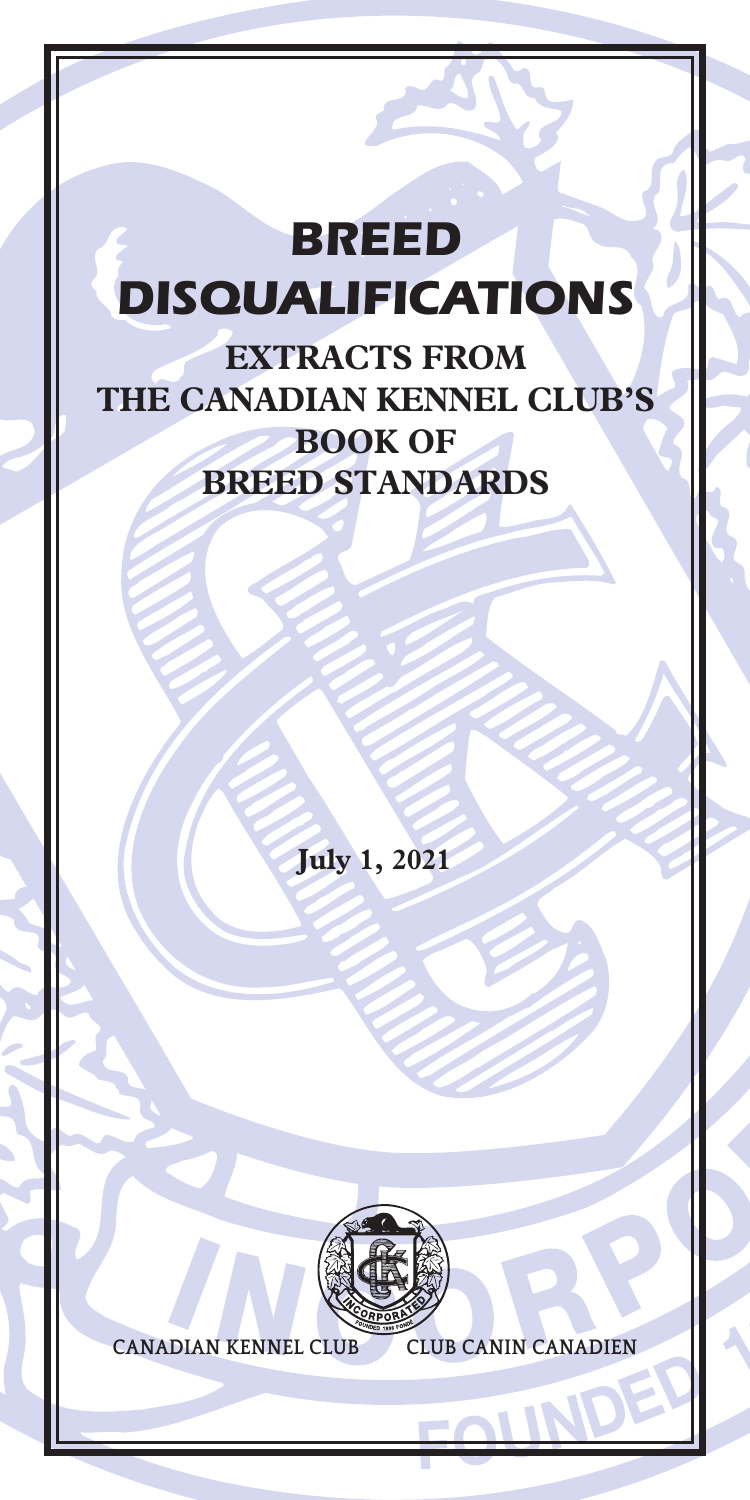# *The following disqualifications apply to all breeds...*

 *The judge shall disqualify a dog if in his/her opinion:*

- *•It is blind in one or both eyes*
- *•It is deaf*
- *•Is a castrated male, or a spayed female, or*
- *•Has a fault listed as a disqualification in its breed standard.*

 *In the event of any contradiction between a Breed Standard and the provisions of the Conformation Show Rules & Regulations, it is the Conformation Show Rules & Regulations which take precedence.*

 *Changes in the Conformation Show Rules & Regulations and Breed Standards are reported in the columns of the Official Section.*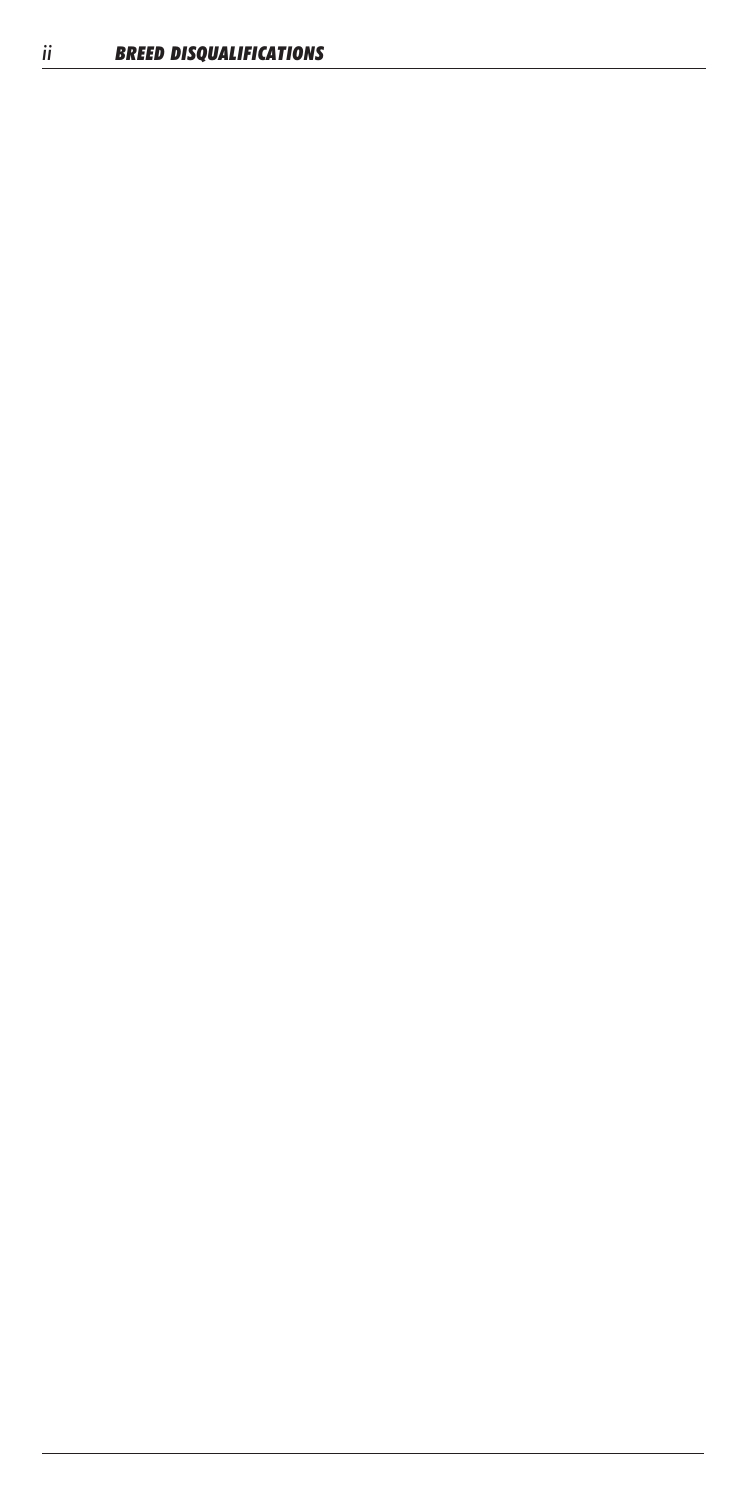# **TABLE OF CONTENTS**

# **GROUP I - SPORTING DOGS**

| 1 |
|---|
| 1 |
| 1 |
| 1 |
| 1 |
| 1 |
| 1 |
| 1 |
| 2 |
| 2 |
| 2 |
| 2 |
| 2 |
| 2 |
| 3 |
| 3 |
| 3 |
| 3 |
| 3 |
| 3 |
|   |

# **LISTED BREEDS**

# **GROUP II - HOUNDS**

# **LISTED BREEDS**

|--|--|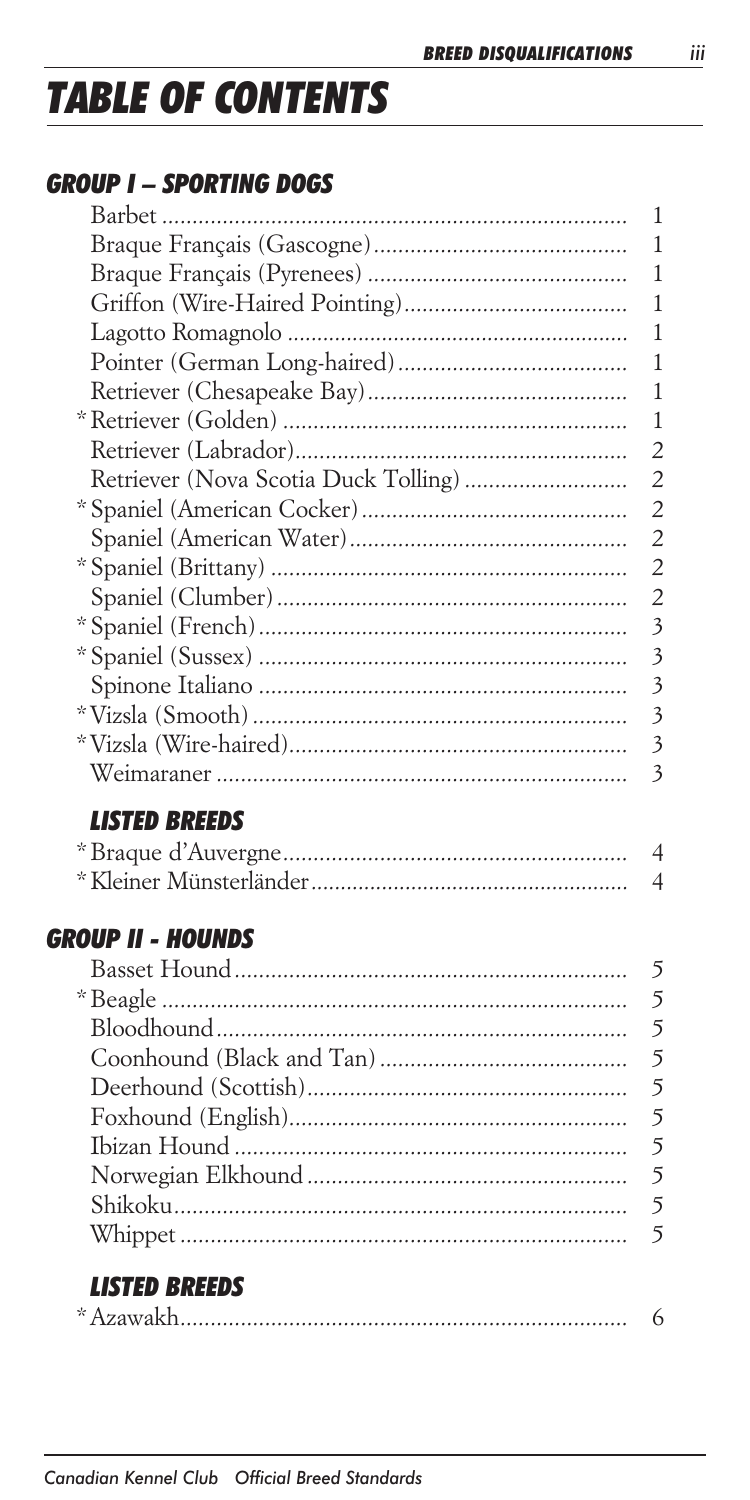# **GROUP III - WORKING DOGS**

|                                        | $\overline{7}$ |
|----------------------------------------|----------------|
|                                        | 7              |
| Bernese Mountain Dog (Bouvier Bernois) | $\overline{7}$ |
|                                        | $\overline{7}$ |
|                                        | $\overline{7}$ |
|                                        | $\overline{7}$ |
|                                        | 8              |
|                                        | 8              |
|                                        | 8              |
|                                        | 8              |
|                                        | 8              |
|                                        | 9              |
|                                        | 9              |
|                                        | 10             |
|                                        | 10             |
|                                        | 10             |
|                                        | 11             |
|                                        | 11             |
|                                        | 11             |
|                                        | 12             |
|                                        | 12             |
|                                        | 12             |
|                                        | 12             |
|                                        | 12             |
|                                        | 12             |
|                                        | 13             |
|                                        |                |

# **LISTED BREEDS**

# **GROUP IV - TERRIERS**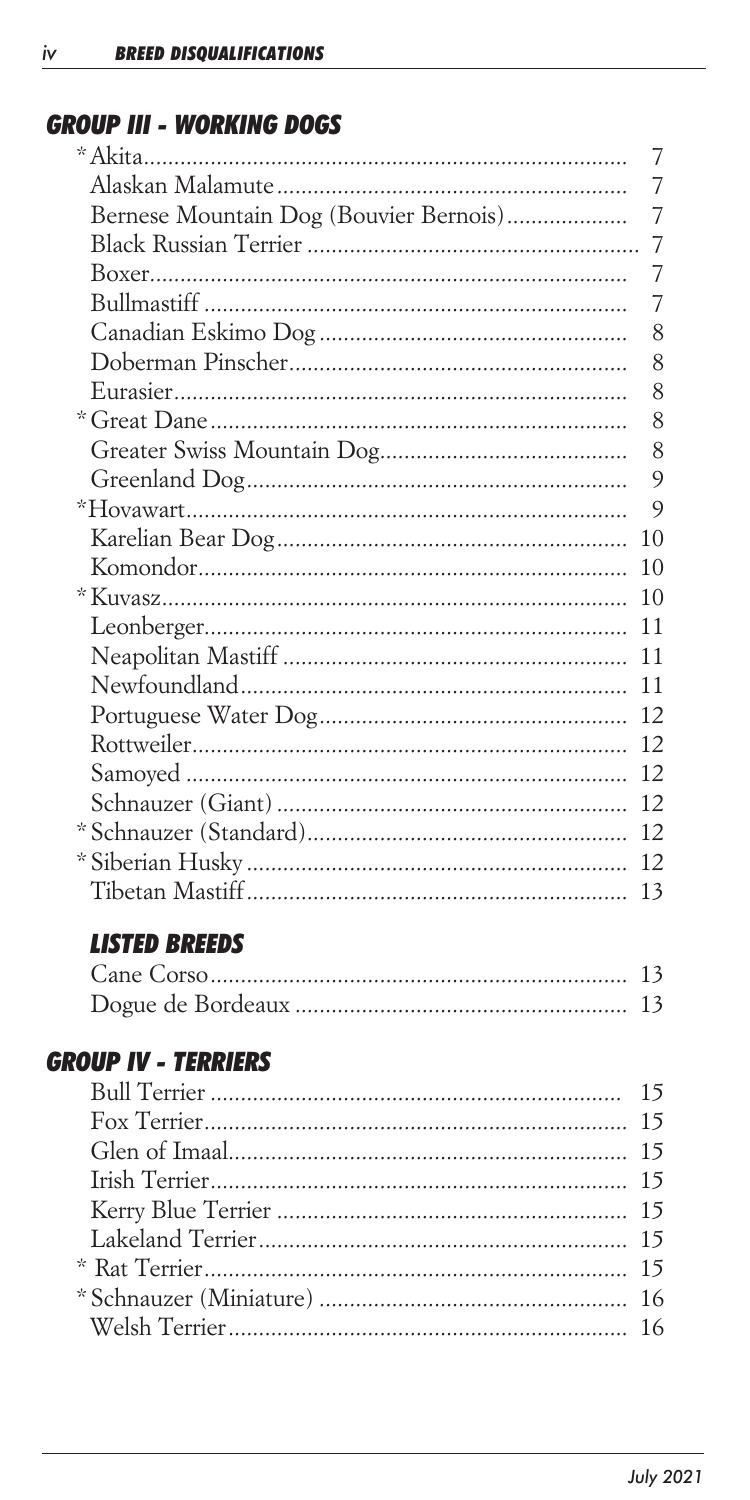# **LISTED BREEDS**

# **GROUP V - TOYS**

| 17 |
|----|
| 17 |
| 17 |
| 17 |
| 17 |
| 17 |
| 17 |
| 18 |
| 18 |
| 18 |
| 18 |
| 18 |
| 18 |
| 18 |
| 19 |
| 19 |
|    |

# **LISTED BREEDS**

# **GROUP VI - NON-SPORTING**

| * American Eskimo Dog (Miniature & Standard)  21 |  |
|--------------------------------------------------|--|
|                                                  |  |
|                                                  |  |
|                                                  |  |
|                                                  |  |
|                                                  |  |
|                                                  |  |
|                                                  |  |
|                                                  |  |
|                                                  |  |
|                                                  |  |
|                                                  |  |
|                                                  |  |
|                                                  |  |
|                                                  |  |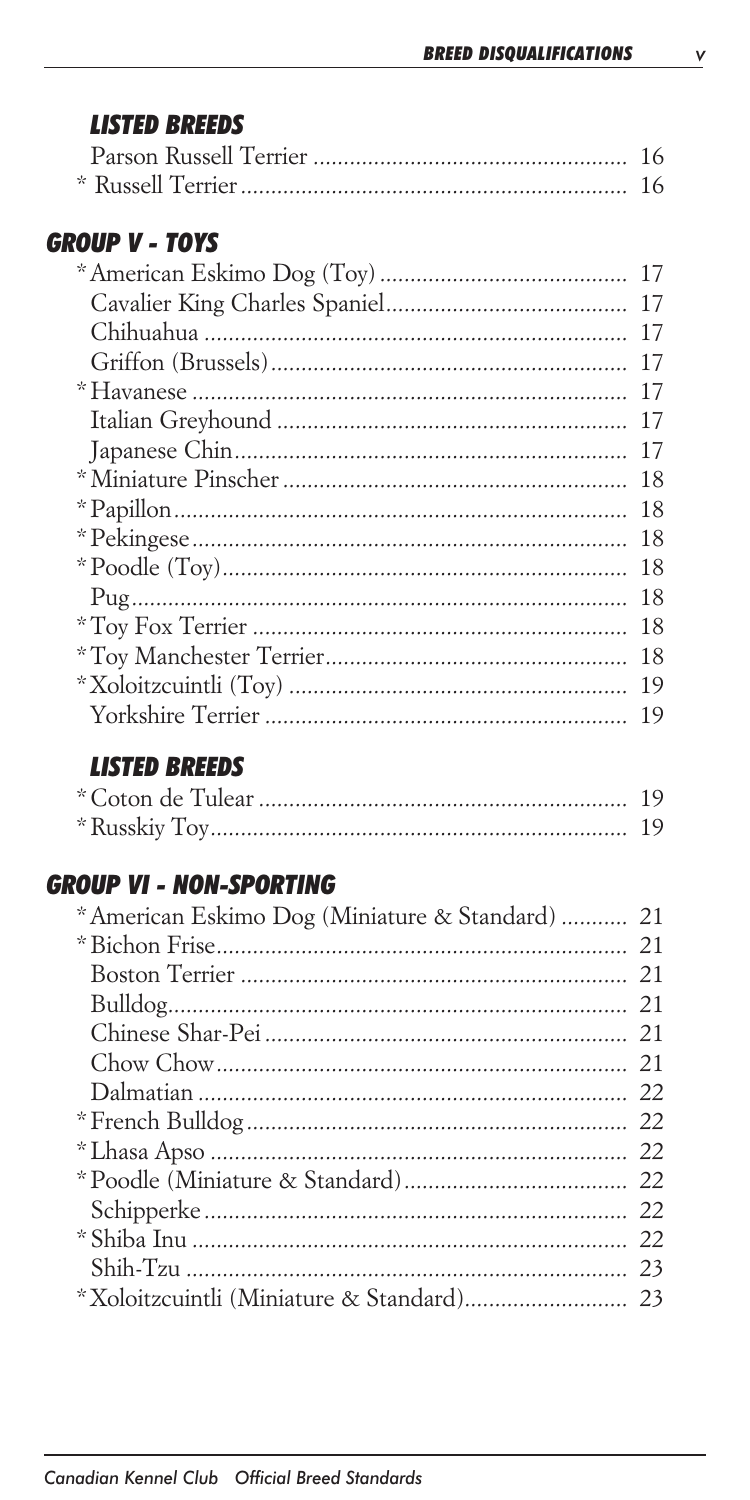# *LISTED BREEDS*

|--|--|--|--|

# *GROUP VII - HERDING*

|                                               | 25 |
|-----------------------------------------------|----|
|                                               | 25 |
|                                               | 25 |
|                                               | 25 |
| * Berger des Pyrenees (Pyrenean Shepherd Dog) | 26 |
|                                               | 26 |
|                                               | 26 |
|                                               | 26 |
|                                               | 27 |
|                                               | 27 |
|                                               | 27 |
|                                               | 27 |
|                                               | 28 |
|                                               | 28 |
|                                               |    |

# *LISTED BREEDS*

*\* For ease of reference, these breeds contain a height and/or weight disqualification.*

# *Disqualification*

*A decision made by a judge following a determination that a dog has a condition that makes it ineligible for any further competition under the Conformation Show Rules & Regulations or under the standard for its breed.*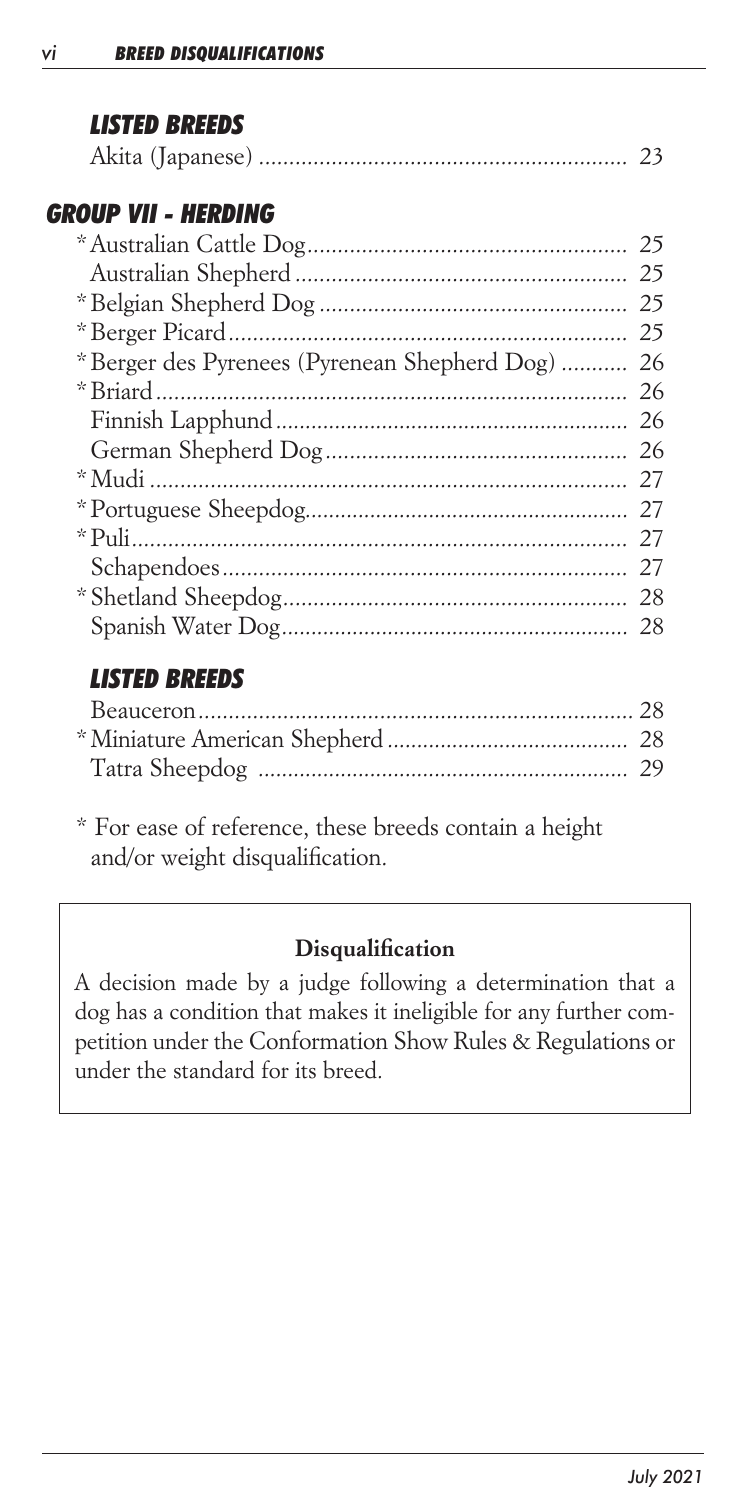# *GROUP 1 - SPORTING DOGS*

#### *Barbet*

- *• Overshot or undershot jaw*
- *• Aggressive dog*

#### *Braque Français (Gascogne)*

- *• Black nose, split nose*
- *• Black specks or black hairs scattered over the coat*

#### *Braque Français (Pyrenees)*

- *• Black nose, split nose*
- *• Traces of black in the coat*

#### *Griffon (Wire-Haired Pointing)*

- *• Black coat and/or nose colour*
- *• Overshot, undershot or wry mouth*
- *• Ectropion, entropion, wall-eyed*
- *• Tailless, short tail*
- *• Monorchid, cryptorchid*
- *• Absence of underccoat*

#### *Lagotto Romagnolo*

- *• Overshot mouth*
- *• Depigmentated nose*
- *• Wall-eye*
- *• Ropelike coat*

#### *Pointer (German Long-Haired)*

*• Black, red and pure white with only little markings*

#### *Retriever (Chesapeake Bay)*

- *• Specimens lacking in breed characteristics*
- *• Teeth overshot or undershot*
- *• Coat curly or with a tendency to curl all over the body*
- *• Feathering on the tail or legs over 1 3/4 (4.45cm) inches long*
- *• Black coloured*
- *• White on any part of the body except breast, belly, toes or back of feet*

#### *Retriever (Golden)*

- *• Deviation in height of more than 1 inch (2.54 cm) from standard either way*
- *• Undershot or overshot jaws; this condition not to be confused with misalignment of teeth*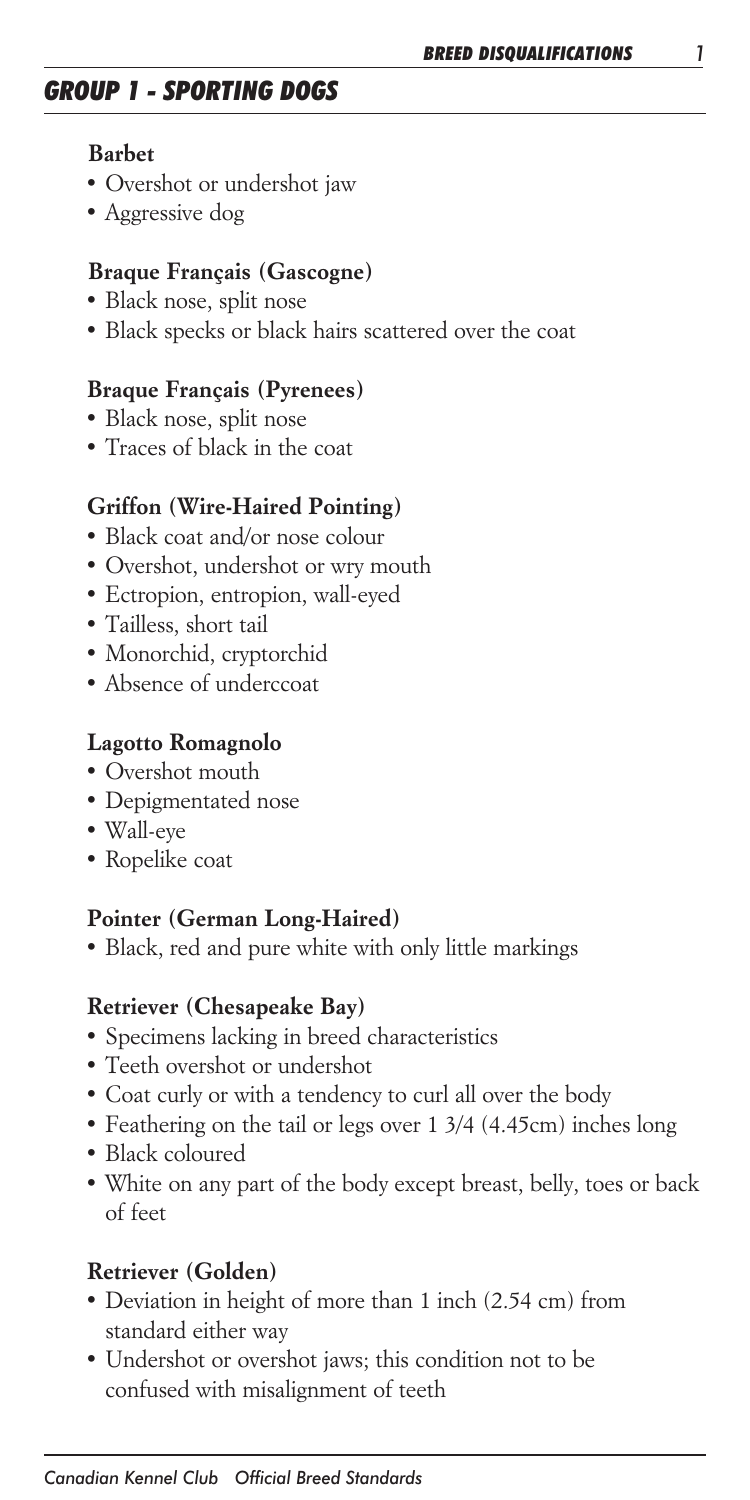#### *2 BREED DISQUALIFICATIONS*

#### *Retriever (Labrador)*

- *• Any colour othern than black, yellow, or chocolate*
- *• Any diluted colour or any combination of colours other than as described*

# *Retriever (Nova Scotia Duck Tolling)*

- *• White on shoulders, around ears, on back of neck, across back or flanks*
- *• Silvery coat, grey in coat, black areas in coat*
- *• Lack of webbing*
- *• Undershot bite, wry mouth*
- *• In adult classes, any shyness*
- *• Butterfly nose*
- *• Overshot by more than 1/8 inch*
- *• Any colour other than red or orange shades*

# *Spaniel (American Cocker)*

- *• Blacks and ASCOBS: White markings except on chest and throat*
- *• Particolour: 90 per cent or more of primary colour*
- *Tan Points: Tan markings in excess of 10 percent*
- *• Absence of tan markings in the black or ASCOBS variety in each of the specified locations in an otherwise tan-pointed dog*
- *• Height: Males over 15-1/2 inches (39 cm); Females over 14-1/2 inches (37 cm)*
- *Blue eyes or merle pattern in any colour*

### *Spaniel (American Water)*

*• Yellow eyes*

# *Spaniel (Brittany)*

- *• Any Brittany Spaniel measuring under 17-1/2 inches (44 cm) or over 20-1/2 inches (52 cm)*
- *• Any black in the coat*
- *• A nose so dark in colour as to appear black*
- *• A tail substantially more than 4 inches (10 cm) in length*

# *Spaniel (Clumber)*

*• Any colour other than white with lemon or white with orange*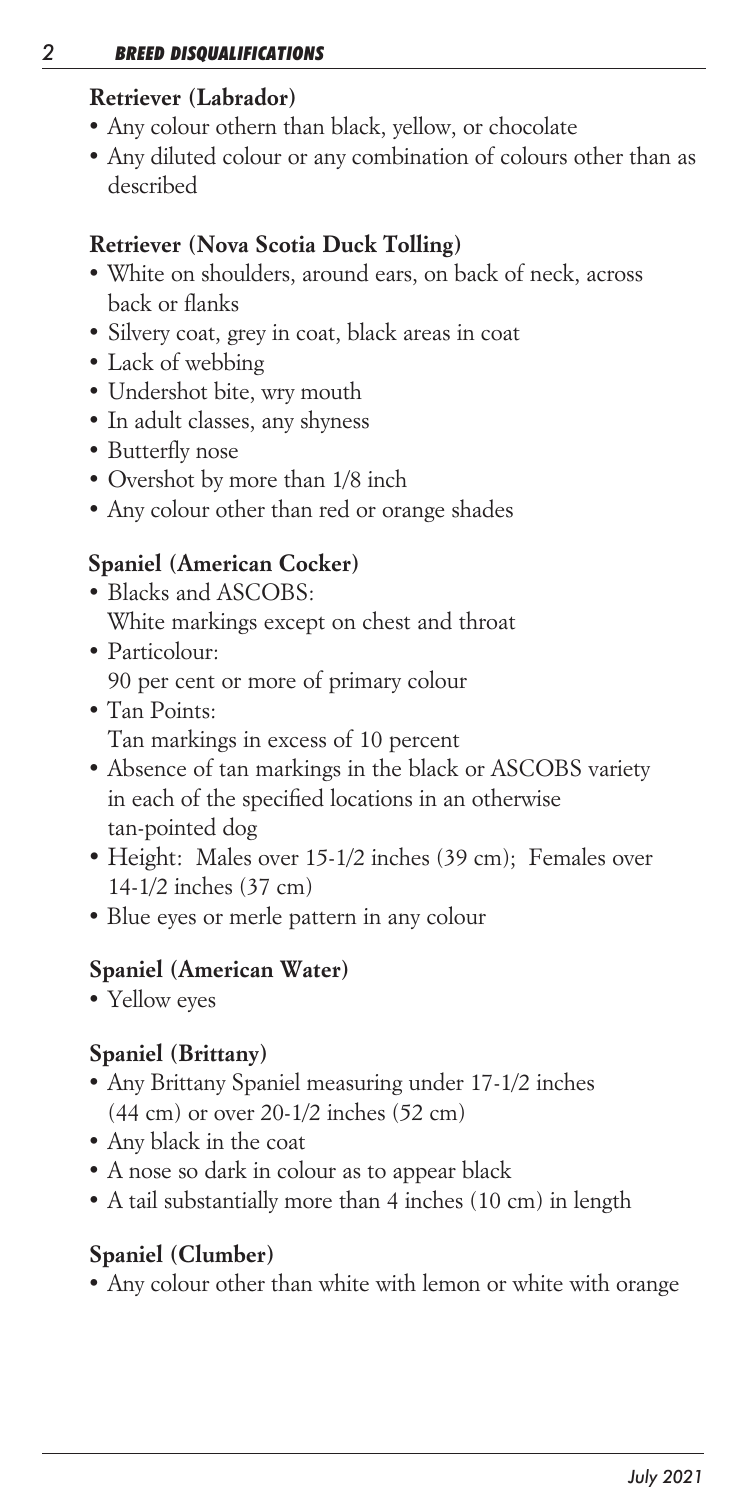# *Spaniel (French)*

- *• Males over 25 inches (64 cm) or under 22 inches (56 cm)*
- *• Females over 24 inches (61 cm) or under 21 inches (53 cm)*
- *• Teeth undershot or overshot more than 1/16th of an inch (.158 cm)*

# *Spaniel (Sussex)*

- *• More than 1 inch (3 cm) over or under recommended height*
- *• More than 10 lb (4.5 kg) under recommended weight after the age of one (1) year*
- *• Any colour other than as outlined in the Breed Standards*

# *Spinone Italiano*

- *• Upper cranial-facial axes convergent*
- *• Total depigmentation of the nose*
- *• Concave nasal bridge*
- *• Overshot or accentuated undershot mouth*
- *• Wall eye*
- *• Black pigmentation of the skin or the mucous membranes*
- *• Coat tricoloured, tan markings, black in all combinations*

# *Vizsla (Smooth)*

- *• A dog 2 inches (5 cm) or more over or under the standard height*
- *• White markings over 2 inches (5 cm) on the chest or white markings anywhere else other than the chest*

# *Vizsla (Wire-haired)*

- *• More than 1/2 inch (1 cm) over or under the correct size range*
- *• Mixed colours*
- *• White feet*
- *• White mark on chest exceeding 2 inches (5 cm)*
- *• Cream or brown colour*
- *• Spotted or black nose*
- *• Drooping eyelids, showing haw*
- *• Pendant flews*
- *• Long coat*
- *• Undershot or overshot more than 2 millimeters*

### *Weimaraner*

*• A distinctly blue or black coat*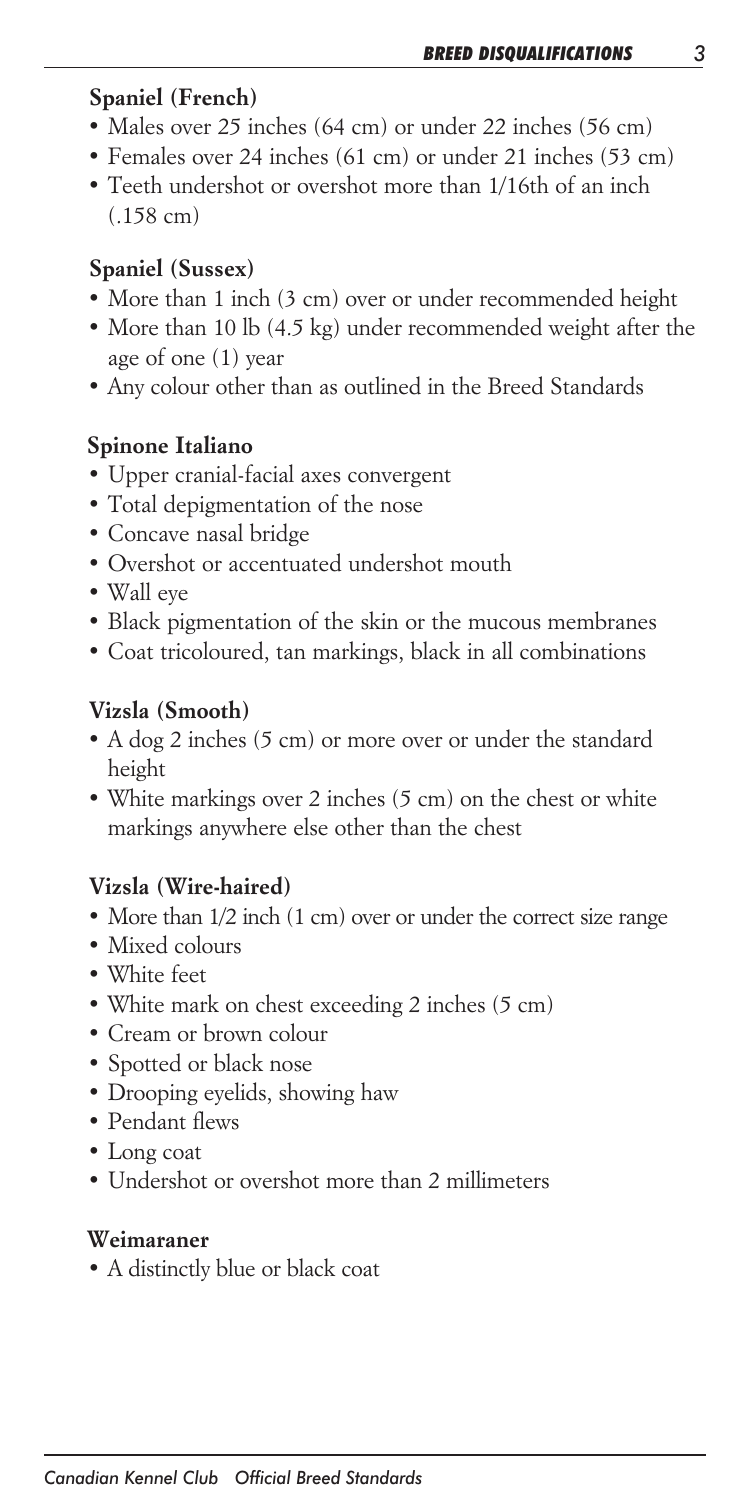# *LISTED BREEDS*

# *Braque d'Auvergne*

- *Aggressive or overly shy*
- *Any dog clearly showing physical or behavioural abnormalities shall be disqualified*

*Head:*

- *Lack of "braque" type*
- Undershot or overshot with more than 1 mm gap between the *incisive arcades*
- Lack of first premolars is tolerated. The lack of 2 other *premolars (PM2 or PM3) or of any other tooth including PM4 is eliminatory*
- *Eversion or inversion of eyelids or traces of corrective intervention*

 *Coat:*

- *Entirely black or entirely white*
- *Absence of flecking*
- *Tawny marks or "burnt bread" (fawn) glints*
- *Dudley nose*
- *Unpigmented eyerims*
- *Yellow eye (said "hawk eye"). Wall eyes*

*Size:*

*• Outside of standard defined limits (official tolerance + 2 cm and – 1 cm)*

# *Kleiner Münsterländer*

- *Fearfulness, aggressiveness, game or gun shyness*
- *Size deviation of more than +/- 4 cm (1.57 inches)*
- *Untypical sexual characteristics, sexual malformations*
- *Completely depigmented nose*
- *All deviations from the correct scissor bite except the lack or excess of two P1*
- *Split jaw or split lip*
- *Ectropion, entropion, distichiasis, bird's eye*
- *Pronounced dewlap*
- *Distinct roach back, swayback; crooked spine*
- *Malformation of the ribcage, such as sternum cut off*
- *Kinky tail, ring tail, other tail abnormalities like too short or too long*
- *Wholecoloured dogs.*
- *Any dog clearly showing physical or behavioural abnormalities shall be disqualified.*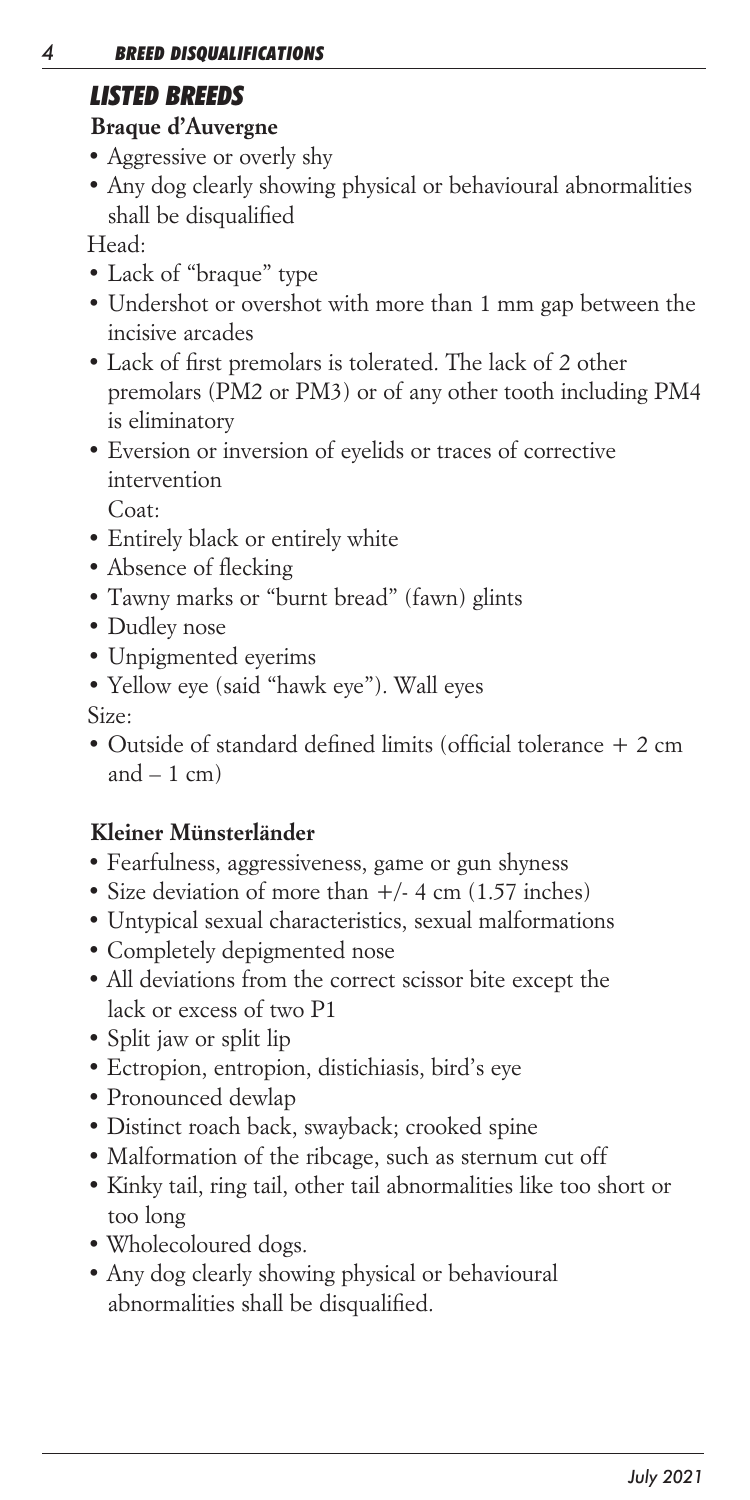# *GROUP II - HOUNDS*

#### *Basset Hound*

*• Unsoundness in legs or feet should absolutely disqualify a hound from taking a prize*

# *Beagle*

*• Any hound measuring more than 15 inches (38 cm)*

# *Bloodhound*

*• Any colour other than Black/Tan, Liver/Tan or Red*

# *Coonhound (Black and Tan)*

*• White on chest or other parts of the body if it exceeds 1-1/2 inches (4 cm) in diameter*

# *Deerhound (Scottish)*

*• A white blaze on the head, or a white collar*

# *Foxhound (English)*

*• Pig-mouth (overshot) or undershot*

# *Ibizan Hound*

- *• Black or brown pigment in skin or coat, indicating a lack of breed purity*
- *• Any colour other than red, lion, or white*

### *Norwegian Elkhound*

*• Pronounced variation from grey colour*

# *Shikoku*

- *Aggressive or overly shy*
- *Extremely overshot or undershot bite*
- *Ears not pricked*
- *Hanging tail, short tail*
- *Any dog clearly showing physical or behavioural abnormalities shall be disqualified*

### *Whippet*

- *• An undershot mouth*
- *• Any coat type other than as described in the standard*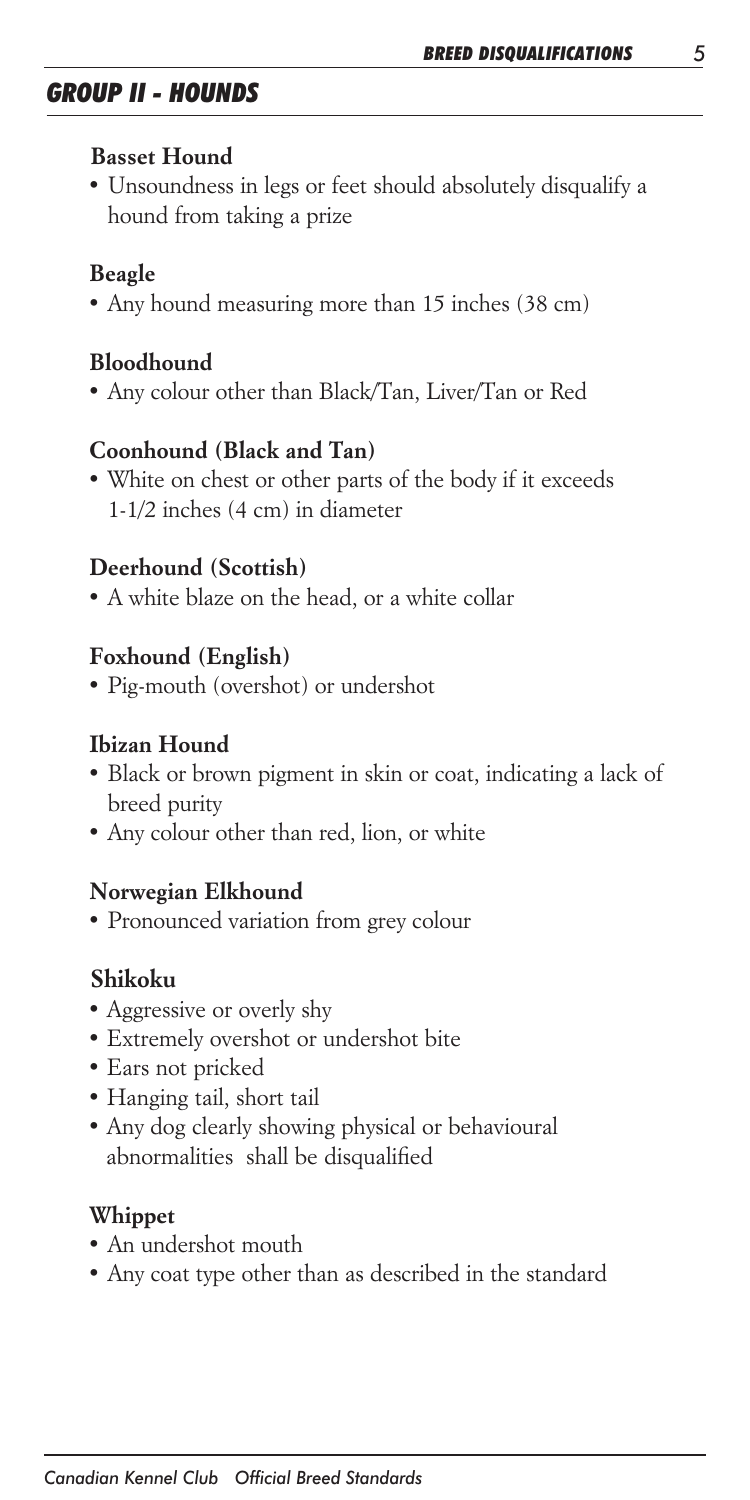# *LISTED BREEDS*

# *Azawakh*

- *Aggressive or overly shy dogs*
- *Any dog clearly showing physical or behavioural abnormalities*
- *Lack of type*
- *Overly small chest and extreme general thinness.*
- *Underbite or overbite*
- *Nose, eyelids and lips other than black or dark brown.*
- *Light eyes or blue eyes.*
- *Rose ears.*
- *Hips Lower than withers*
- *Non-accidental anatomical deformation (e.g.: asymmetrical junction of the ribs at the sternum).*
- *Presence of dewclaws or traces of removal of dewclaws on hind legs.*
- *Wired or semi-long coat*
- *Non-standard coat colours (invasive white, white collar, brindle other than black). Beware of diluted colours such as: blue, lilac.*
- *Every dog which shows traces of a surgical intervention meant to correct or repair an esthetical or morphological fault, will be excluded.*
- *Size deviating more than 3 cm. from the standard*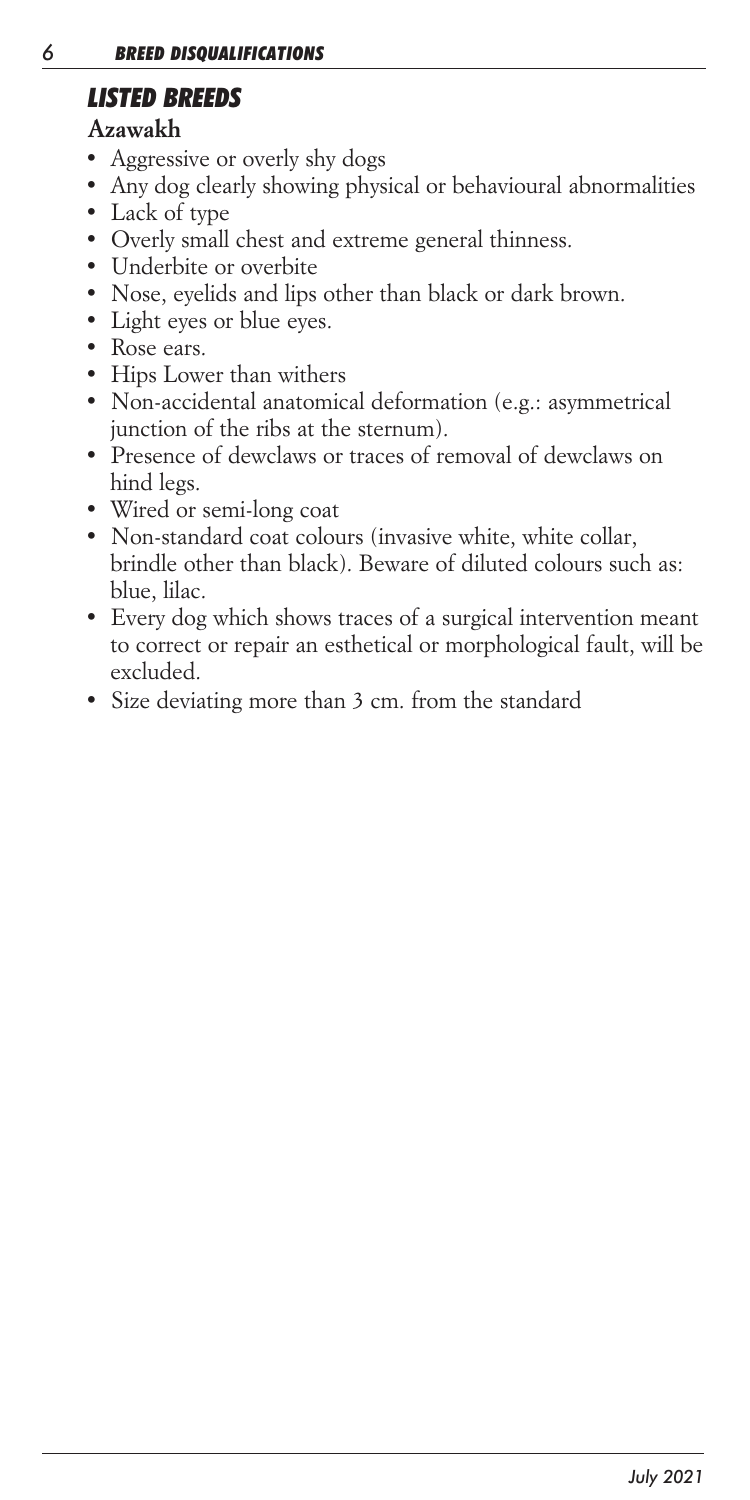# *GROUP III - WORKING DOGS*

#### *Akita*

- *• Monorchids or cryptorchids*
- *• Viciousness, instability*
- *• Excessively over/undershot*
- *• Uncurled or sickle tail*
- *• Albinos*
- *• Butterfly nose*
- *• Drop or broken ears*
- *• Entropion or ectropion*
- *• Long coats*
- *• Males under 25 inches (64 cm) Bitches under 23 inches (58 cm)*
- *• Altering of coat or general appearance by scissoring or clipping*

#### *Alaskan Malamute*

*• Blue eyes*

#### *Bernese Mountain Dog (Bouvier Bernois)*

- *• Cryptorchid or monorchid males*
- *• Split nose*
- *• Absent markings as described in compulsory markings*
- *• White neck ring*
- *• Blue eye*
- *• Ground colour other than black*

#### *Black Russian Terrier*

- *Strong deviation from the described type*
- *Bitchy dog*
- *Any number of missing teeth other than first premolar (as described under Faults), any deviation from scissor bite*
- *Amber eye, bird eye; nose colour other than black*
- *Coat colour other than black or black with scattered grey hairs*
- *Dogs having one or both testicles undescended*
- *Shyness at maturity*
- *Unprovoked aggression towards people*

#### *Boxer*

- *• Boxers with white ground colour or entirely white or any other colour other than fawn or two types of brindle*
- *• White markings that exceed one-third (1/3) of the ground colour*

#### *Bullmastiff*

- *• Liver mask*
- *• No mask*
- *• Yellow eyes*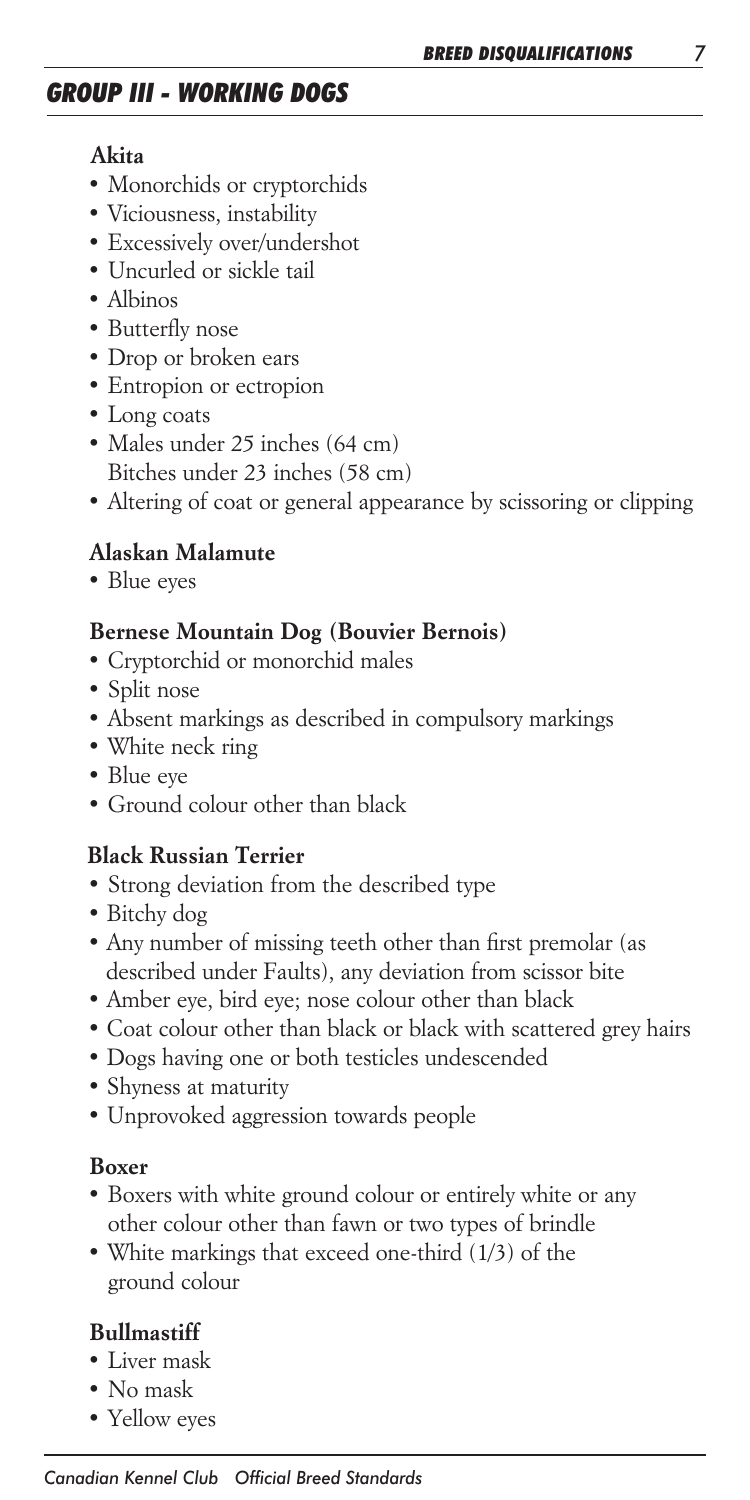# *Canadian Eskimo Dog*

- *• Blue eyes*
- *• Floppy ears, the exception being battle torn ears*
- *• Clipping or altering the coat by scissoring*
- *• No evidence at all of a curled or upright tail in male dogs (recognizing that a tail may occasionally be kept down as a sign of subordination or stress)*
- *• Excessive undershot or overshot jaw*

# *Doberman Pinscher*

- *• Shyness, viciousness Shyness: A dog shall be judged fundamentally shy if, refusing to stand for examination, it shrinks away from the judge; if it fears an approach from the rear; if it shies at sudden and unusual noises to a marked degree*
- *• Viciousness: A dog that attacks, or attempts to attack either the judge or its handler, is definitely vicious; an aggressive or belligerent attitude towards other dogs shall not be deemed vicious*
- *• Overshot more than 3/16 inch (.5 cm), undershot more than 1/8 inch (.3 cm)*
- *• Four or more missing teeth*
- *• Dogs not of an allowed colour*

# *Eurasier*

- *• Nervousness, shyness, excessive suspiciousness, aggression*
- *• Ears which flap or pendulous ears*
- *• Distichiasis (eyelashes arranged in two lines), ectropion, entropion, eyes set too deep or eyes too small*
- *• Single or more incisor or canine tooth missing, single or more premolars 3 or 4 missing, or single or more molars 1 or 2*
- *• Anomalies in bite*
- *• Kinky tail*
- *• Strong lack of pigment*
- *• Lack of correct gender characteristics*

# *Great Dane*

- *• Danes under minimum height*
- *Any colour other than those described under "Colour"*
- *• Docked tails*
- *• Split noses*

# *Greater Swiss Mountain Dog*

- *• Serious faults in temperament (fear, aggressiveness)*
- *• Overshot or undershot mouth, wry mouth*
- *• Entropion, Ectropion*
- *• One or two blue eyes (wall eye)*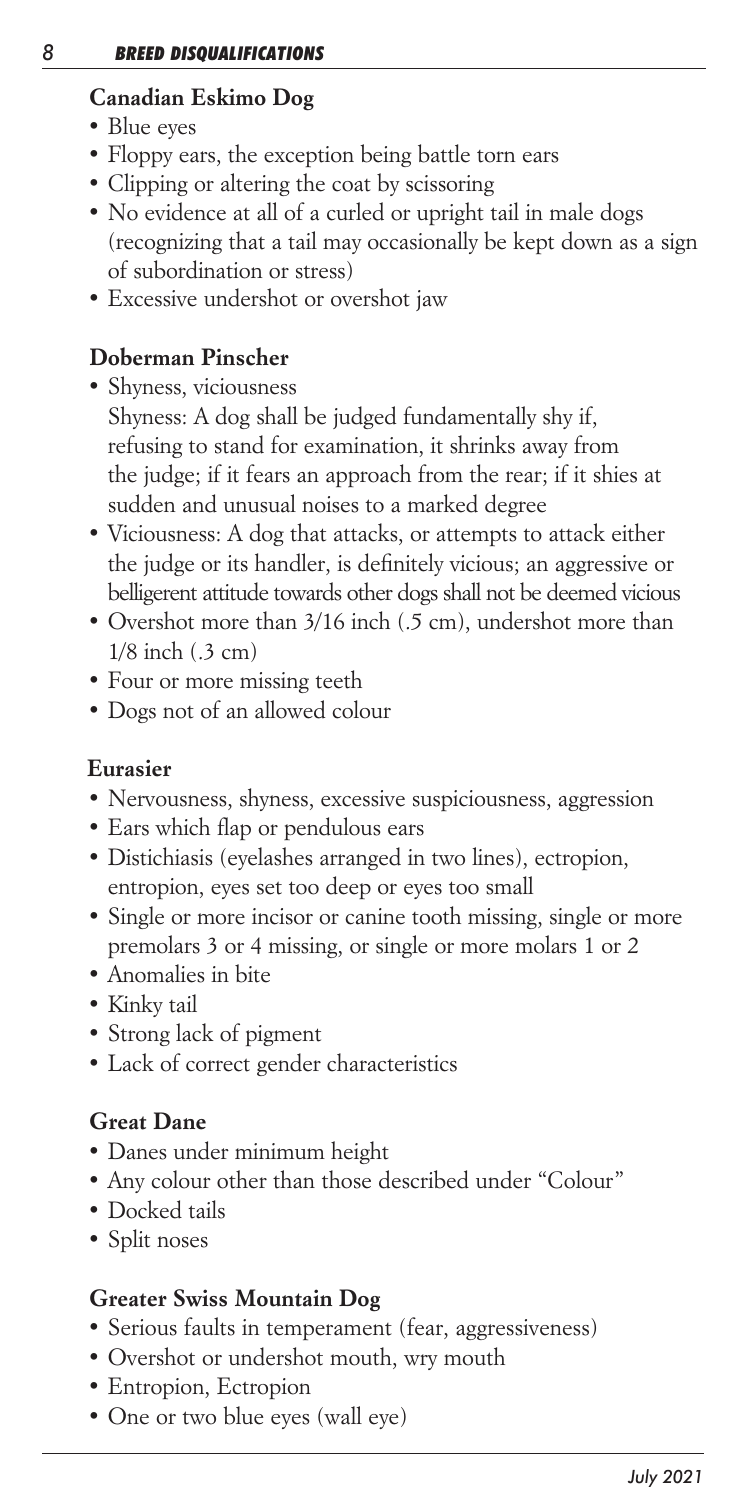- *• Short coat without undercoat*
- *• Long coat*
- *• Other than tricolour coat*
- *• Main colour other than black*
- *• Any dog clearly showing physical or behavioural abnormalities shall be disqualified*

#### *Greenland Dog*

*• Albinos*

#### *Hovawart*

*General Appearance*

- *• Dogs which do not conform to the impression of original breed type*
- *• Distinctly "doggy" bitches*
- *• Distinctly "bitchy" dogs*

 *Important Proportions*

*• Distinctly differing body proportions than those quoted in the standard*

*Temperament*

*• Aggressive, anxious, gunshy or lethargic dogs*

*Head*

- *• Lacking stop*
- *• Blue eye or wall eye*
- *• Erect, tipped ears, rose ear; off-standing ears*
- *• Undershot, overshot or wry mouth*
- *• Absence of more than 2 of the 4 PM 1 or the 2 M3, or absence of any other tooth*

#### *Neck*

*• Distinct dewlap or very throaty*

#### *Body*

- *• Pronounced sway or roach back*
- *• Narrow or barrel shaped chest*
- *• Abnormal tail; tail much too short; pronounced ring tail.*

#### *Hindquarters*

*• Much too high in hindquarters (overbuilt)*

#### *Coat*

*• Predominantly curly coat (ring curls)*

*Colours*

 *General*

*• All colours not conforming to the standard, e.g. blue-grey, deer colour, brown, white, patched, blond with smutty touch or predominantly banded hair*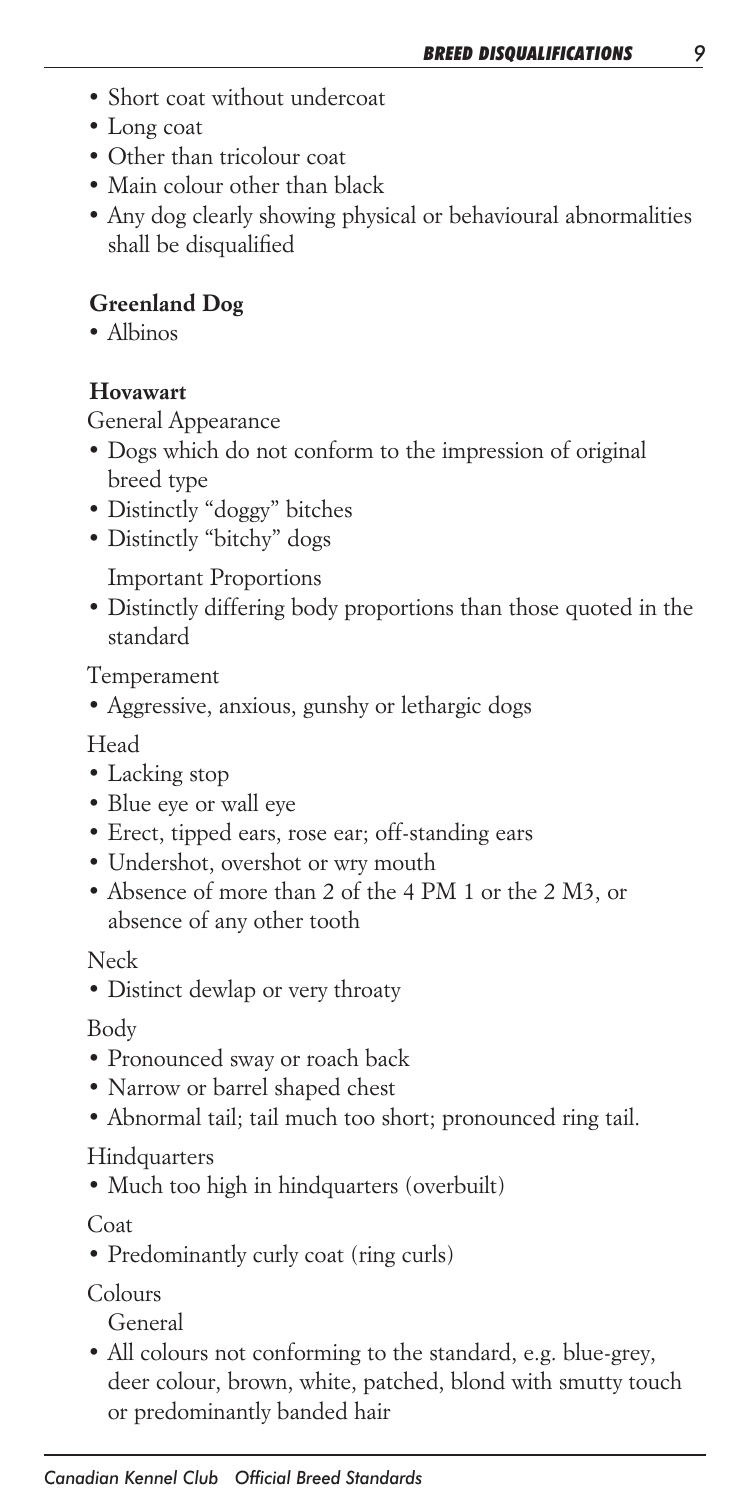#### *10 BREED DISQUALIFICATIONS*

*• White patches. Single white hairs on the inside of the upper thighs are not a disqualifying fault*

 *Black/Gold dogs:*

- *•Grey or brown patches other than the correct markings*
- *•Undercoat predominantly of another colour than black*
- *•Predominantly grey or whitish markings*

 *Black dogs*

- *•Grey or brown patches*
- *•Undercoat predominantly of another colour than black*

*Blond dogs*

- *•Some single white hairs on the nasal bridge are not a disqualifying fault*
- *•Red-blond colour throughout without getting lighter*
- *•Whitish-blond colour, also on ears*
- *•Distinctly white markings*
- *•Dark patches or dark mask*

#### *Size*

- *• Undersize.*
- *• Oversize by more than 3 cm*

# *Karelian Bear Dog*

- *• Over or undershot*
- *• Wall, blue or bi-eyes*
- *• Ears hanging or drooping tips, unless caused through field injury*
- *• Any other colour or combinations other than aforementioned*
- *• Aggressiveness towards people*
- *• Extreme shyness or timidity*

### *Komondor*

- *• Blue-white eyes*
- *• Colour other than white*

### *Kuvasz*

- *• Missing teeth*
	- *o Any missing canines.*
	- *o Any missing incisors.*
	- *o Any missing from molars 1 (M1) and 2 (M2).*
	- *o Any missing from premolar 2 (PM2) to 4 (PM4).*
	- *o More than 2 premolar 1s (PM1) missing*
	- *o Molars 3 (M3) are disregarded*
- *• Aggressive or overly shy. (not to be confused with reserved or aloof), extreme nervousness or fearfulness.*
- *• Overly pronounced stop, very uncharacteristic head.*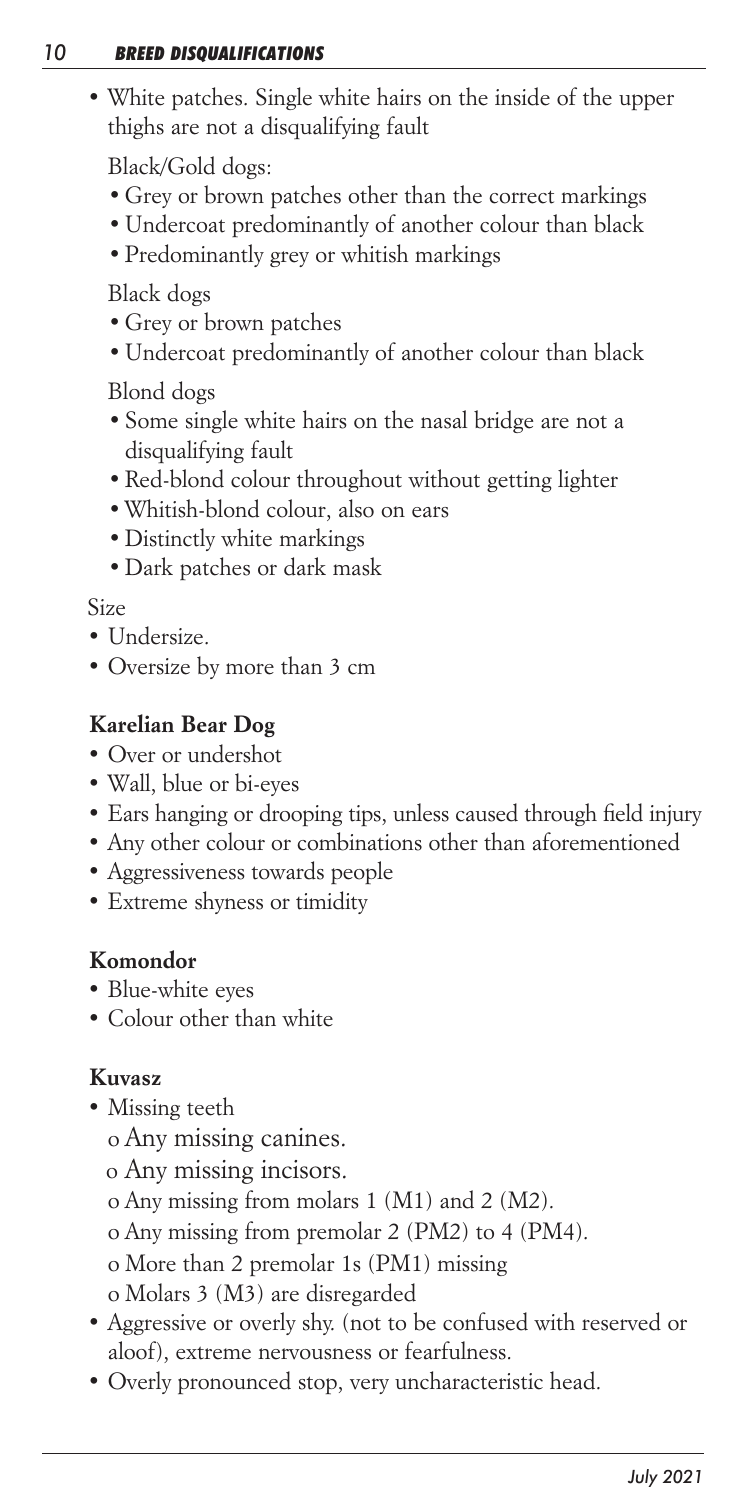- *• Lack of pigment on nose leather, lips, rims of eyelids.*
- *• Entropion, Ectropion*
- *• Anything other than a scissors bite*
- *• Pricked ears.*
- *• Tail which is raised above topline in repose or curled over back.*
- *• Any departure from the permitted colours (white and/or ivory).*
- *• Legs, feet and ears covered by long hair.*
- *• Body coat that is straight-haired (flat), open, short, or wirehaired, stiff, splintery, or coats tending to be shaggy and matting.*
- *• Males smaller than 68cm (26.8 inches), females smaller than 63cm (24.8 inches)*

#### *Leonberger*

- *• Any coat colour othern those listed, this includes solid brown with brown nose and brown pads, gray, silver, solid black and tan colouring*
- *• Complete lack of mask*
- *• Overshot, more than 0.5cm (0.2 inches)and undershot, more than 0.3cm (0.13 inches)*
- *• Two or more missing teeth, other than M3s.*
- *• Severe anatomical faults*

### *Neapolitan Mastiff*

- *• Overshot mouth*
- *• Accentuated convergence or divergence of the facial-cranial axes*
- *• Topline of muzzle concave or convex or very aquiline (Roman nose)*
- *• Total depigmentation of nose*
- *• Wall eye*
- *• Total depigmentation of both rims of eyelids*
- *• Cross eyed*
- *• Absence of wrinkles, folds and dewlap*
- *• Absence of tail whether congenital or artificial*
- *• Extensive white patches; white markings on the head.*

### *Newfoundland*

- *• Bad temperament*
- *• Short flat-coat (Labrador Retriever type)*
- *• Markings of any other colour than white on a black dog*
- *• Any colours other than the traditional black, or Landseer (white and black)*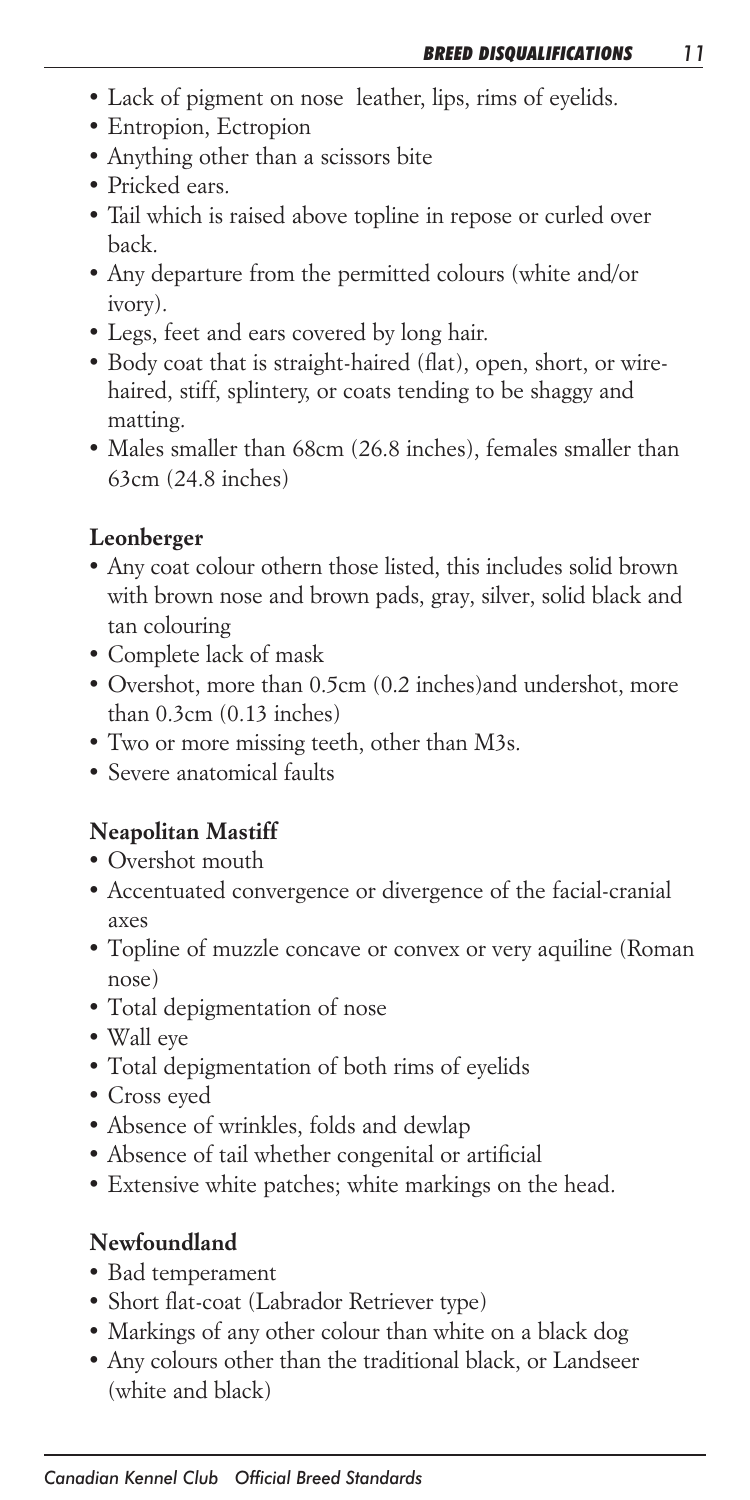#### *12 BREED DISQUALIFICATIONS*

### *Portuguese Water Dog*

- *• Colour other than those mentioned*
- *• Coat other than those mentioned*
- *• Over or undershot jaw*
- *• Over or under height*
- *• Flesh-coloured or discoloured nose*

# *Rottweiler*

- *• Overshot, undershot or wry bite*
- *• missing tooth*
- *• Long coat*
- *• Any base colour other than black*
- *• Total absence of markings*

# *Samoyed*

- *• Any colour other than white, biscuit, white and biscuit, white and cream, cream*
- *• Blue eyes*

### *Schnauzer (Giant)*

- *• Overshot, undershot*
- *• The judge shall dismiss from the ring any shy or vicious Giant Schnauzer*

 *Shyness: A dog shall be judged fundamentally shy if, refusing*  to stand for examination, it repeatedly shrinks away from the *judge; if it fears unduly any approach from the rear; if it shies to a marked degree at sudden and unusual noises.*

 *Viciousness: A dog that attacks or attempts to attach either the judge or its handler is definitely vicious. An aggressive or belligerent attitude toward other dogs, while not desirable, shall not be deemed viciousness.*

### *Schnauzer (Standard)*

*• Adult males which are in excess of 20 inches (51 cm) or less than 18 inches (45 cm) and adult females which are in excess of 19 inches (48 cm), or less than 17 inches (43 cm) in height*

# *Siberian Husky*

- *• Dogs over 23-1/2 inches (60 cm) at the withers and/or over 60 lbs (27 kg)*
- *• Bitches over 22 inches (56 cm) at the withers and/or over 50 lbs (23 kg)*
- *• Monorchid or cryptorchid*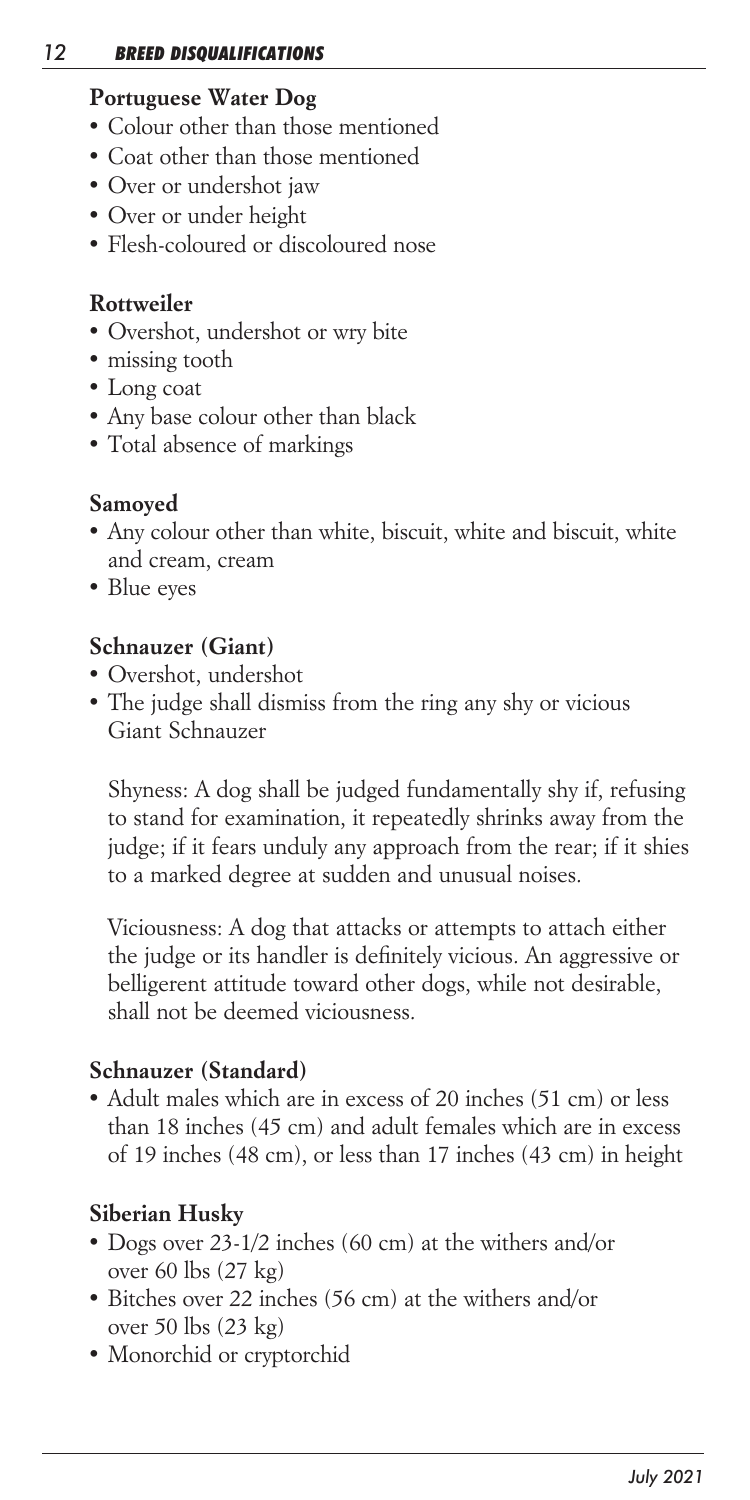# *Tibetan Mastiff*

- *• Aggressive or overly shy*
- *• Undershot or overshot mouth*
- *• All other colours than above mentioned e.g. white, cream, grey, brown (liver), lilac, brindle, particolours*

# *LISTED BREEDS*

# *Cane Corso*

- *• Axes of the muzzle and the skull diverging*
- *• Overshot mouth*
- *• Bridge of nose resolutely hollow, ram's nose*
- *• Nose: total depigmentation*
- *• Eyes: partial and bilateral palpebral depigmentation, wall eye, bilateral strabismus*
- *• Tall: A natural tail that is atrophied or a natural tail that is knotted and laterally deviated or twisted.*
- *• Hair: semi-long, smooth, fringed*
- *• Colour: all colours not indicated in the standard; white patches too large*

# *Dogue de Bordeaux*

- *• Aggressive or overly shy*
- *• Long, narrow head with insufficiently pronounced top, with a*  muzzle measuring more than a third of the total length of the *head (lack of type in head)*
- *• Muzzle parallel to the top line of the skull or downfaced, Roman nose*
- *• Twisted jaw*
- *• Mouth not undershot*
- *• Canines constantly visible when the mouth is closed*
- *• Tongue constantly hanging out when the mouth is closed*
- *• Blue eyes; bulging eyes*
- *• Tail knotted and literally deviated or twisted (screw tail, kink tail)*
- *• Atrophied tail*
- *• Fiddle front and down on pasterns*
- *• Angle of the hock open towards the rear (inverted hock)*
- *• White on the head or body, any other colour of the coat than fawn (shaded or not) and in particular brindle or solid brown called "chocolate" (each hair being entirely brown)*
- *• Identifiable disabling defect*
- *• Any dog clearly showing physical or behavioural abnormalities*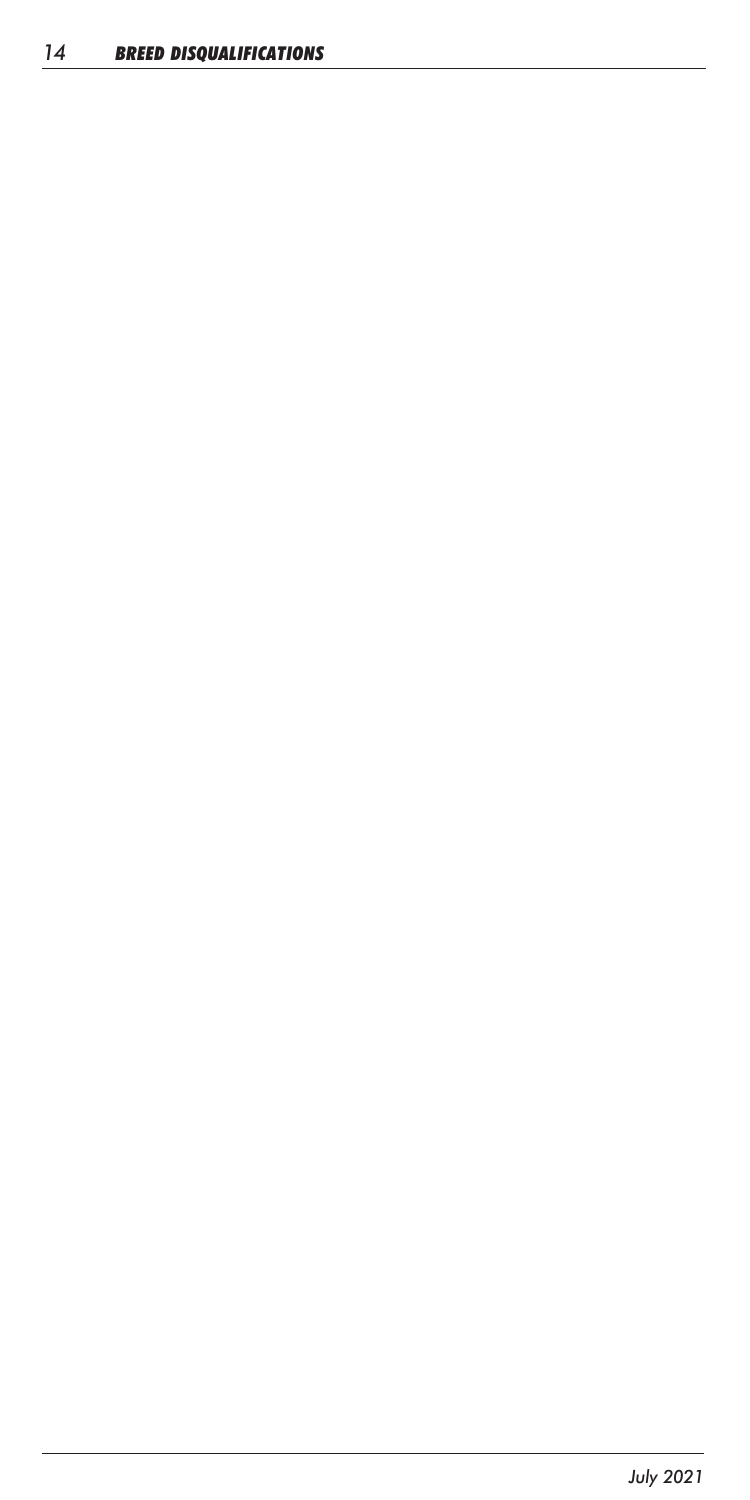#### *Bull Terrier*

- *• Deafness*
- *• Blue eyes*

#### *Fox Terrier (Smooth)*

- *• Nose white, cherry, or spotted to a considerable extent with either of these colours*
- *• Ears prick, tulip or rose*
- *• Mouth much undershot, or much overshot*

### *Glen of Imaal Terrier*

- *• Agressive or overtly shy*
- *• Black and tan colour*
- *• Narrow forface*
- *• Any dog clearly showing physical or behavioural abnormalities shall be disqualified*

### *Irish Terrier*

- *• Nose any other colour than black*
- *• Mouth much undershot or overshot*
- *• Ears cropped*
- *• Any other colour than red, golden red, or red wheaten*
- *• A small patch of white on the chest is permissible; otherwise particoloured coats disqualify*

### *Kerry Blue Terrier*

- *• Solid black.*
- *• Faking or dyeing*

#### *Lakeland Terrier*

*• The front teeth overshot or undershot*

#### *Rat Terrier*

- *• Any dog over six month of age measuring less than 10 inches, or over 18 inches*
- *• Any blue colour in the eye*
- *• Cropped ears*
- *• An absence of coat (genetic hairlessness)*
- *• Any suggestion of kink or curl, or coat type other than described*
- *• Solid colouration (other than white)*
- *• Bi colours without white, or dogs with a patch or strip of white measuring less than one inch at its widest dimension*
- *• Brindle or Merle colour patterns*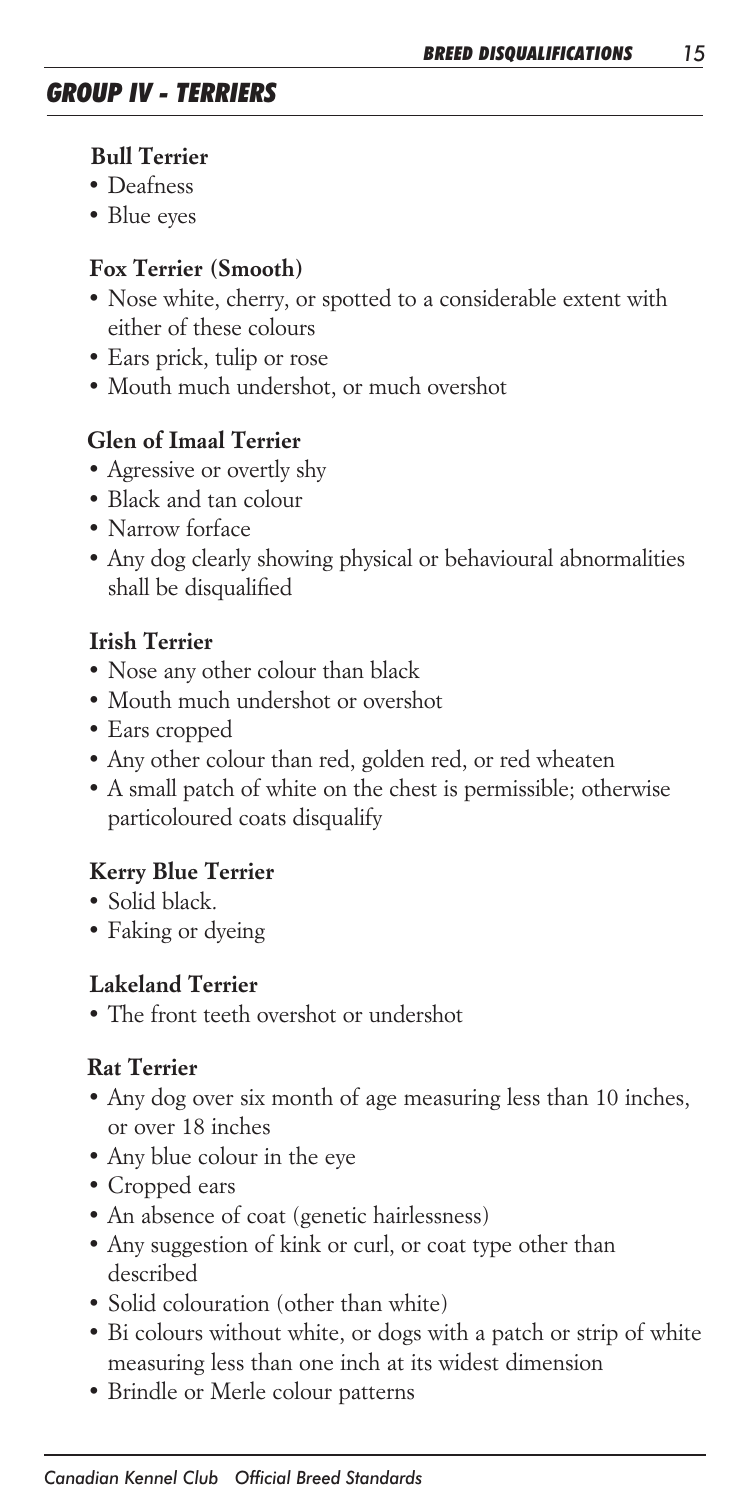# *Schnauzer (Miniature)*

- *• Dogs or bitches under 12 inches (30 cm) or over 14 inches (36 cm)*
- *• Colour: solid white or white patches on the body*

# *Welsh Terrier*

- *• Nose white, cherry, or spotted to a considerable extent with either of these colours*
- *• Ears prick, tulip or rose*
- *• Undershot jaw or pig jawed mouth*
- *• Black below hocks or white to a considerable extent*

# *LISTED BREEDS*

#### *Parson Russell Terrier*

*• Any dog clearly showing physical or behavioural abnormalities shall be disqualified*

### *Russell Terrier*

- *• Height under 10 inches (25.4 cm) and over 12 inches (30.5 cm)*
- *• Prick or semi-prick ears*
- *• Blue eye or eyes*
- *• Overshot, undershot, wry mouth*
- *• Nose: Any colour other than black, not fully pigmented*
- *• Less than 51 percent white, brindle colouring, any other colour than listed above*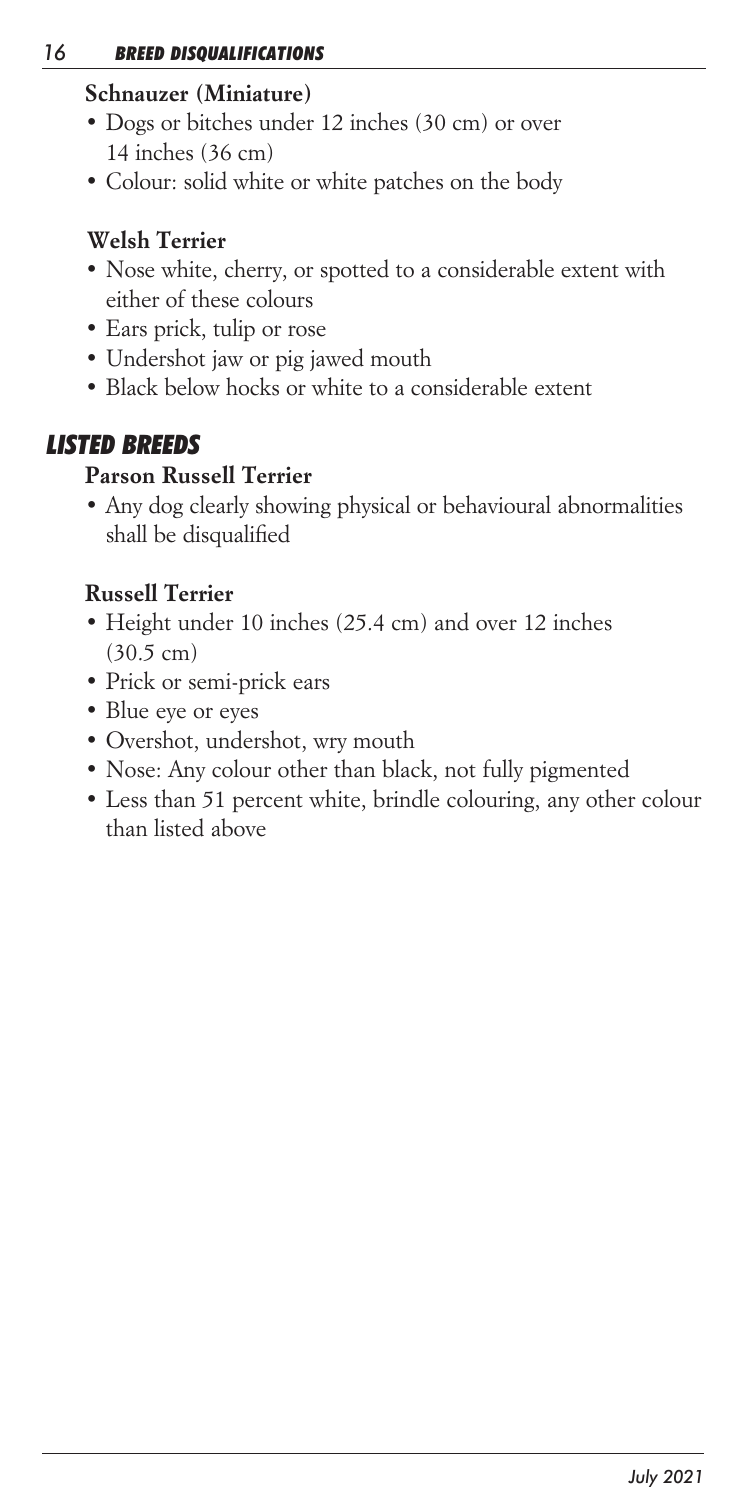# *GROUP V - TOYS*

#### *American Eskimo Dog (Toy)*

- *• Any color other than white or biscuit cream*
- *• Blue eyes*
- *• Height: under 9 inches (25 cm) or over 19 inches (48 cm).*

# *Cavalier King Charles Spaniel*

- *• Colours other than blenheim, tricolour, ruby or black and tan*
- *• Clown faces (white around one or both eyes or white ears)*
- *• Tricolours and black and tans lacking tan markings*
- *Aggression*

### *Chihuahua (Long & Short coat)*

- *• Cropped tail*
- *• Broken down or cropped ears*
- *• Too thin a coat that resembles bareness (long coat)*
- *• Merle colour*

# *Griffon (Brussels)*

- *• Dudley or butterfly nose*
- *• White spot or blaze anywhere on coat*
- *• Hanging tongue*
- *• Jaw overshot*

### *Havanese*

- *• Depigmented nose*
- *• Overshot or undershot*
- *• Ectropion, Entropion; one or both eyerims totally depigmented*
- *• Size under 21cm or over 29cm (minimum not applicable to puppies under 12 months)*

### *Italian Greyhound*

*• Tan points such as those of the Manchester Terrier Brindle*

# *Japanese Chin*

- *• In black and whites, a nose any other colour than black*
- *• Any colour, or combination of colours, not listed as allowed*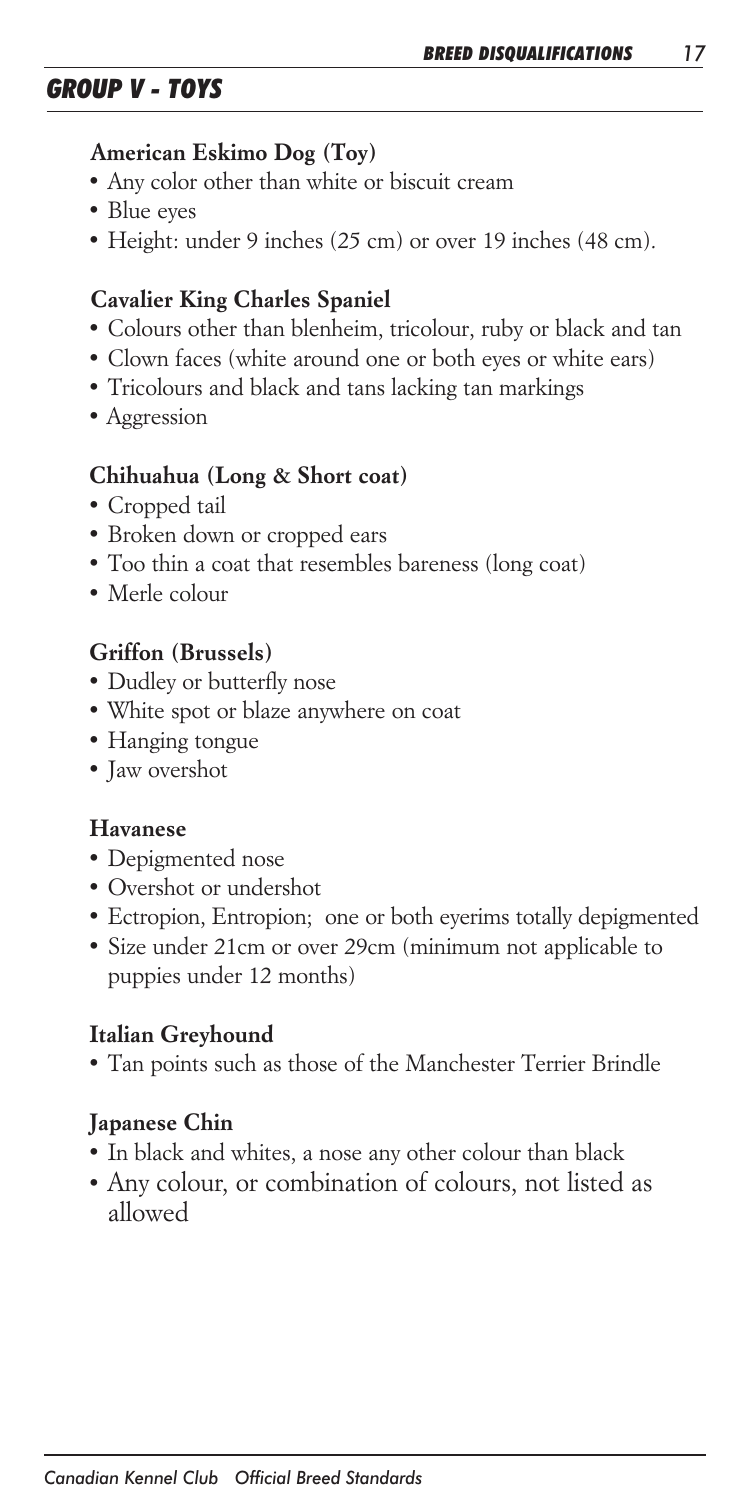#### *18 BREED DISQUALIFICATIONS*

# *Miniature Pinscher*

- *Under 10 inches or over 12 ½ inches in height*
- *Any colour other than listed, specifically light blue and rust, dark blue and rust, blue and tan, fawn and rust, Isabella fawn and fawn with tan points.*
- *Thumb mark (patch of black hair surrounded by rust on the*  front of the forelegs between the foot and the wrist; on  *chocolates, the patch is chocolate hair).*
- White on any part of dog which exceeds one half (1/2) inch in  *its longest dimension*

# *Papillon*

- *• Height under 8 inches (20 cm) or over 12 inches (30 cm)*
- *• An all-white dog or a dog with no white*

# *Pekingese*

- *• Weight over 14 lb (6 kg)*
- *• Albinor or liver colour*

# *Poodle (Toy)*

- *• Particolours*
- *• Unorthodox clip*
- *• Size: A Poodle over or under the height limits who has been excused at three shows for this reason*

# *Pug*

- *• Wry mouth, teeth or tongue showing*
- *• All colours, shades or patterns not described in the standard*

# *Toy Fox Terrier*

- *• Any dog under 8.5 inches (22 cm) or over 11.5 inches (29 cm).*
- *• Ears not erect on any dog over six months of age.*
- *• Dudley nose.*
- *• Undershot, wry mouth, overshot more than 1/8 inch.*
- *• A blaze extending into the eyes or ears.*
- *• Any color combination not stated above. Any dog whose head is m ore than fifty-percent white. Any dog whose head and body spots are of different colors.*

# *Toy Manchester Terrier*

- *• Cropped or cut ears*
- *• White whenever it shall form a patch or stripe measuring as much as 1/2 inch (1 cm) in its longest dimension*
- *• Weight, more than 12 lb (5.4 kg)*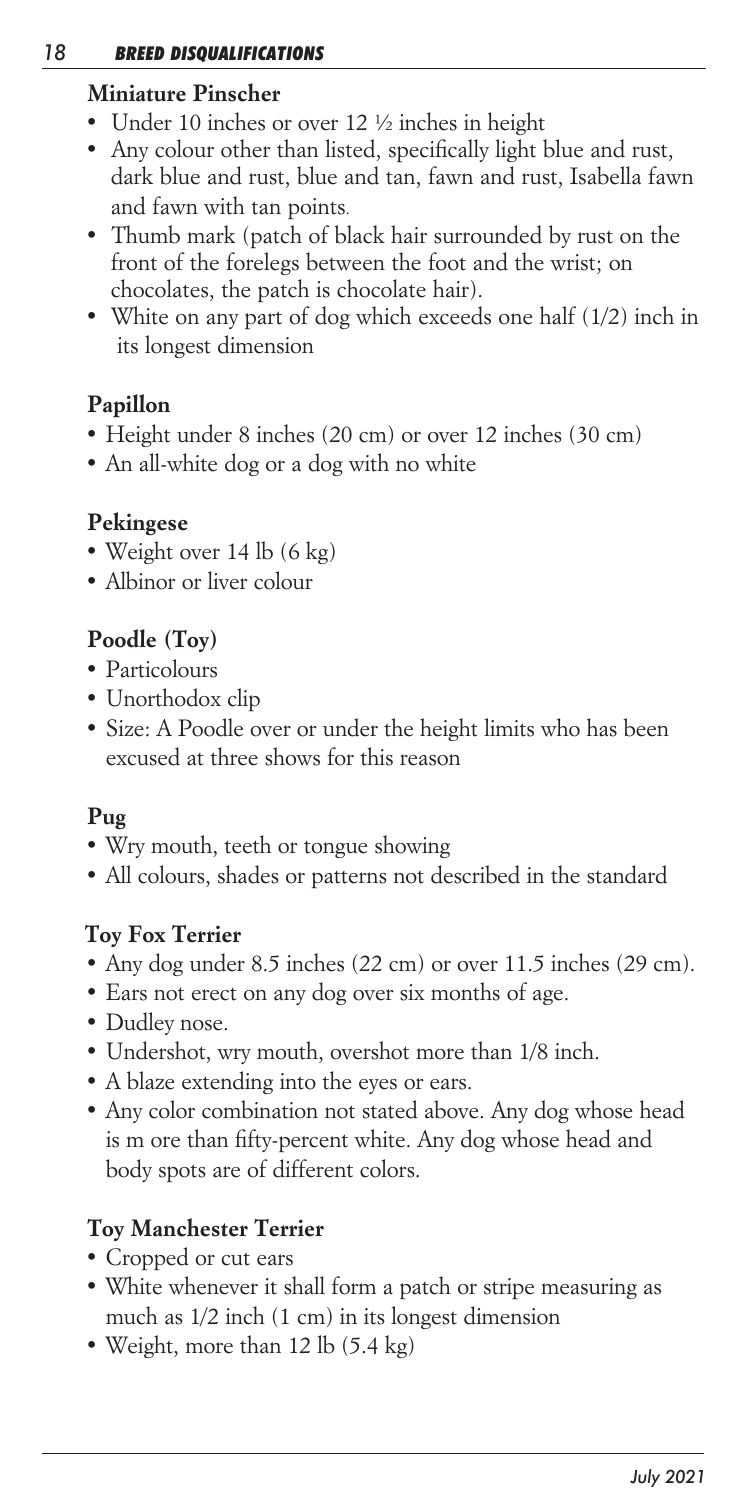# *Xoloitzcuintli (Toy)*

- *• Cropped or drop ears*
- *• Height: Dogs or bitches under 9.8 inches (25 cm) or over 23 inches (58.4 cm)*
- *• Docked tail*
- *• Long, soft topknot as with a Chinese Crested Dog*
- *• Absence of one or more testicles*

# *Yorkshire Terrier*

- *• Ears held erect by tying the hair into the topknot*
- *• Any adulteration in the colour of the coat by artificial means*

# *LISTED BREEDS*

# *Coton de Tulear*

*General type*

- *• Lack of type (insufficient breed characteristics which means that the animal on the whole does not sufficiently resemble other examples of the breed)*
- *• Size and weight outside the requirements and tolerance of the standard*

*Particular points*

- *• Foreface: Bridge of nose convex*
- *• Eyes: Bulging, with signs of dwarfism; too light; wall eyes*
- *• Ears: Pricked or semi-pricked*
- *• Tail: Not reaching to hock; high set, completely curled (forming a tight ring); carried flat on the back or against the thighs; carried candle like; tailless*
- *• Hair: Atypical, rightly curled, woolly, silky*
- *• Colour: Heavily marked; any marking of a definite black*
- *• Pigmentation: Total lack of pigment on eyerims, nose or lips*

*Anomalies*

- *• Overshot or undershot mouth with lack of contact between the incisors; vertical gaping of the incisors*
- *• Absence of teeth other than the PM I or the M3 s*
- *• Aggressive or extremely shy specimen*

# *Russkiy Toy*

- *• Aggressive, overly shy*
- *• Any dogs clearly shoring physical or behavoural abnormalities shall be disqualified*
- *• Overshot, pronounced undershot. Absence of 1 canine; absence of more than 2 incisors in either jaw*
- *• Hanging ears*

 *...continued*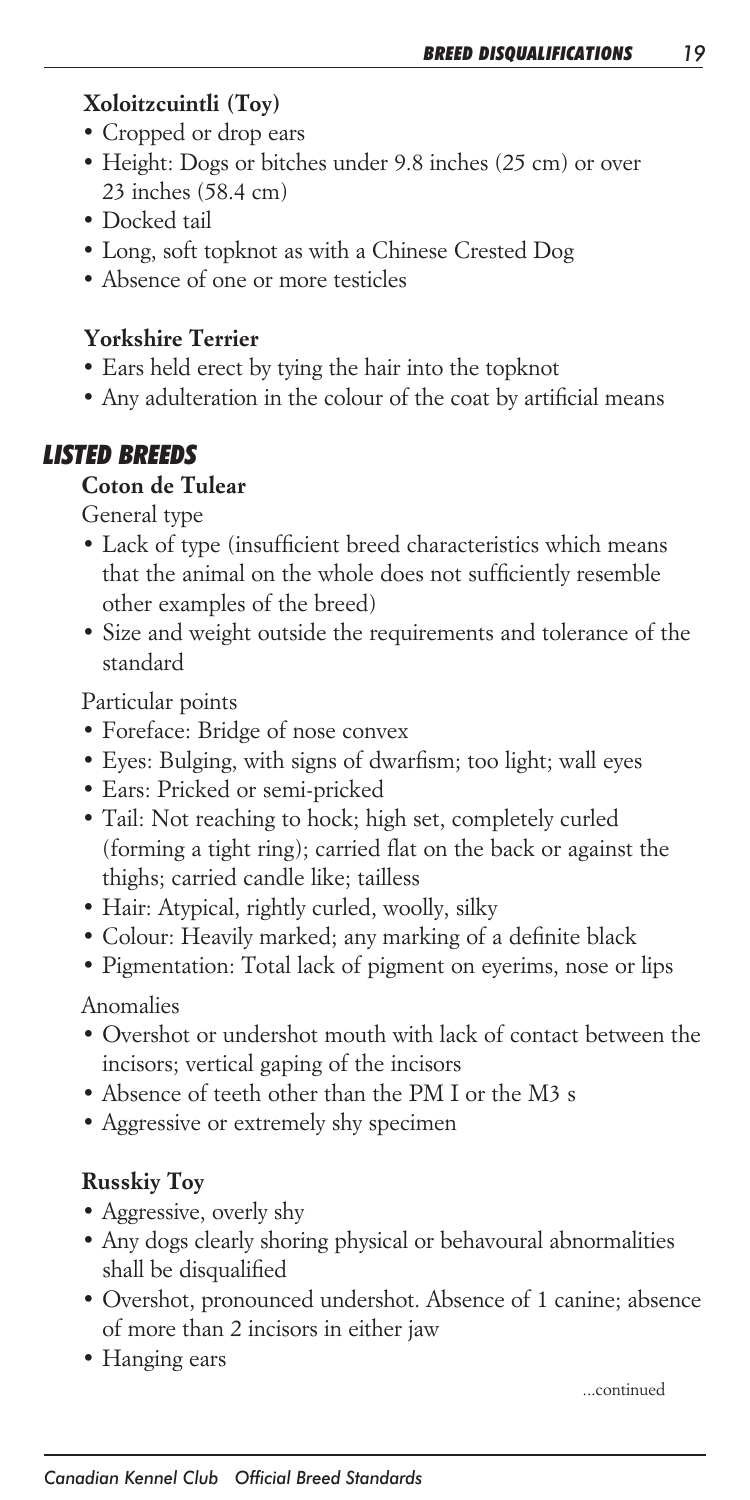# *Russkiy Toy ...continued*

- *• Short legs*
- *• Many bald patches in short-haired dogs*
- *• Longhaired dogs: absence of fringes on ears and presence of curly hair*
- *• Long coat, white spots on head, abdoment and above metacarpus; large white patches on chest and throat, presence of brindle markings*
- *• Size over 11.8 inches (30 cm) or under 7 inches (18 cm)*
- *• Weight less than 2.20 lbs (1 kg).*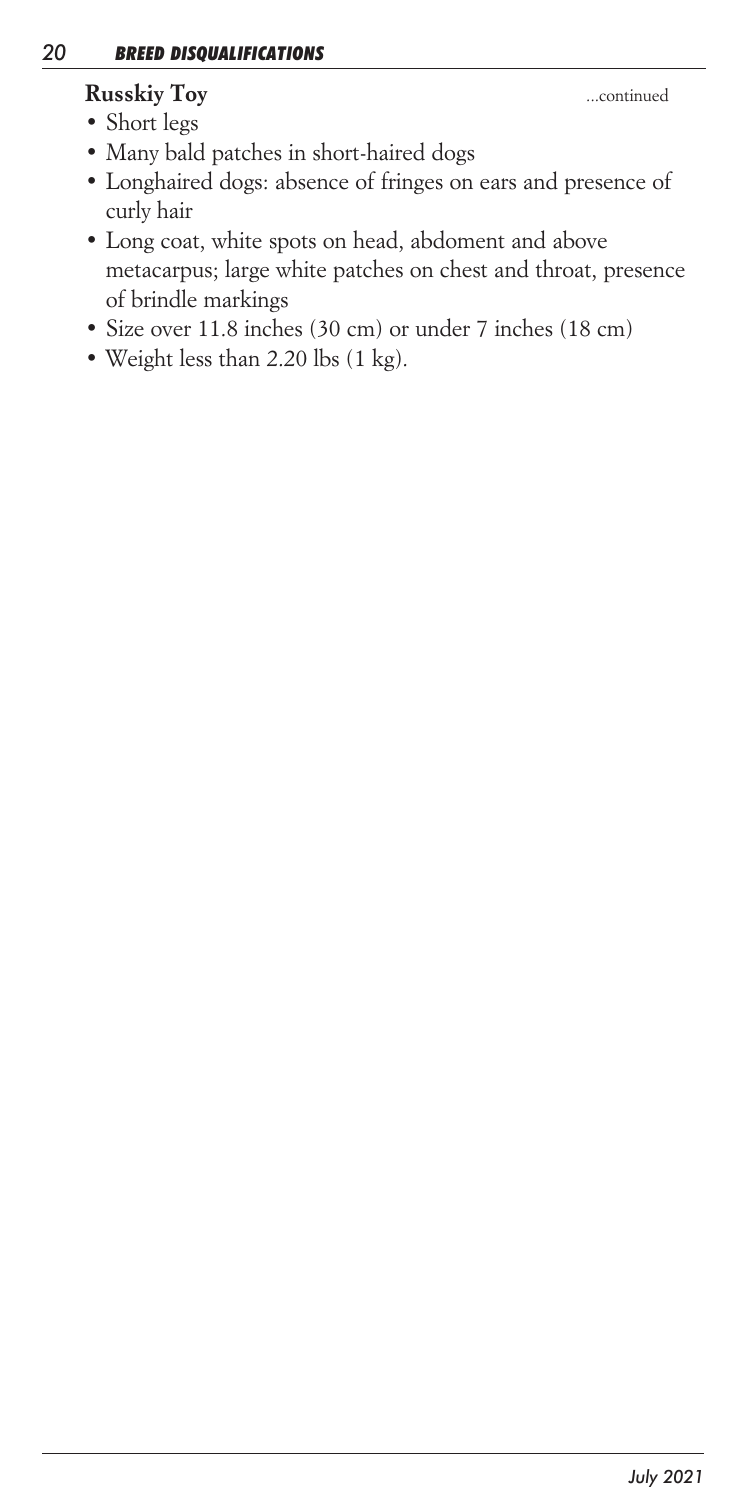# *GROUP VI - NON-SPORTING*

#### *American Eskimo Dog (Miniature & Standard)*

- *• Any color other than white or biscuit cream*
- *• Blue eyes*
- *• Height: under 9 inches (23 cm) or over 19 inches (48 cm).*

#### *Bichon Frise*

- *• Over 12 inches (30 cm) or under 9 inches (23 cm)*
- *• Yellow eyes*
- *• Black hair in the coat*
- *• Pink eye rims and/or nose*
- *• Showing aggression by biting or snapping*

#### *Boston Terrier*

- *• Any Solid Colour; black and tan; red; mouse colours*
- *• All white, absence of white markings*
- *• Eyes blue in colour or any trace of blue*
- *• Docked Tail*
- *• Dudley nose*

#### *Bulldog*

*• Dudley or flesh-coloured nose*

#### *Chinese Shar-Pei*

- *• Pricked ears*
- *• Solid pink tongue*
- *• Absence of a complete tail*
- *• Not a solid colour (i.e., Albino, Brindle, Parti-coloured (patches),*  spotted (including spots, ticked or roaning), Tan-Pointed pattern *(including typical black and tan or saddled patterns or shading that has a defined pattern i.e. distinctly butterfly pattern on the chest)*

#### *Chow Chow*

- *• Nose spotted or distinctly any other colour than black, except in blue Chows, which may have solid blue or slate nose and in creams, which may have a brown or liver coloured nose*
- *• Tongue red, pink, or obviously spotted with red or pink*
- *• Drop ear or ears. A drop ear is one which is stiffly carried or stiffly erect, but which breaks over at any point from its base to its tip or which lies parallel to the top of the skull*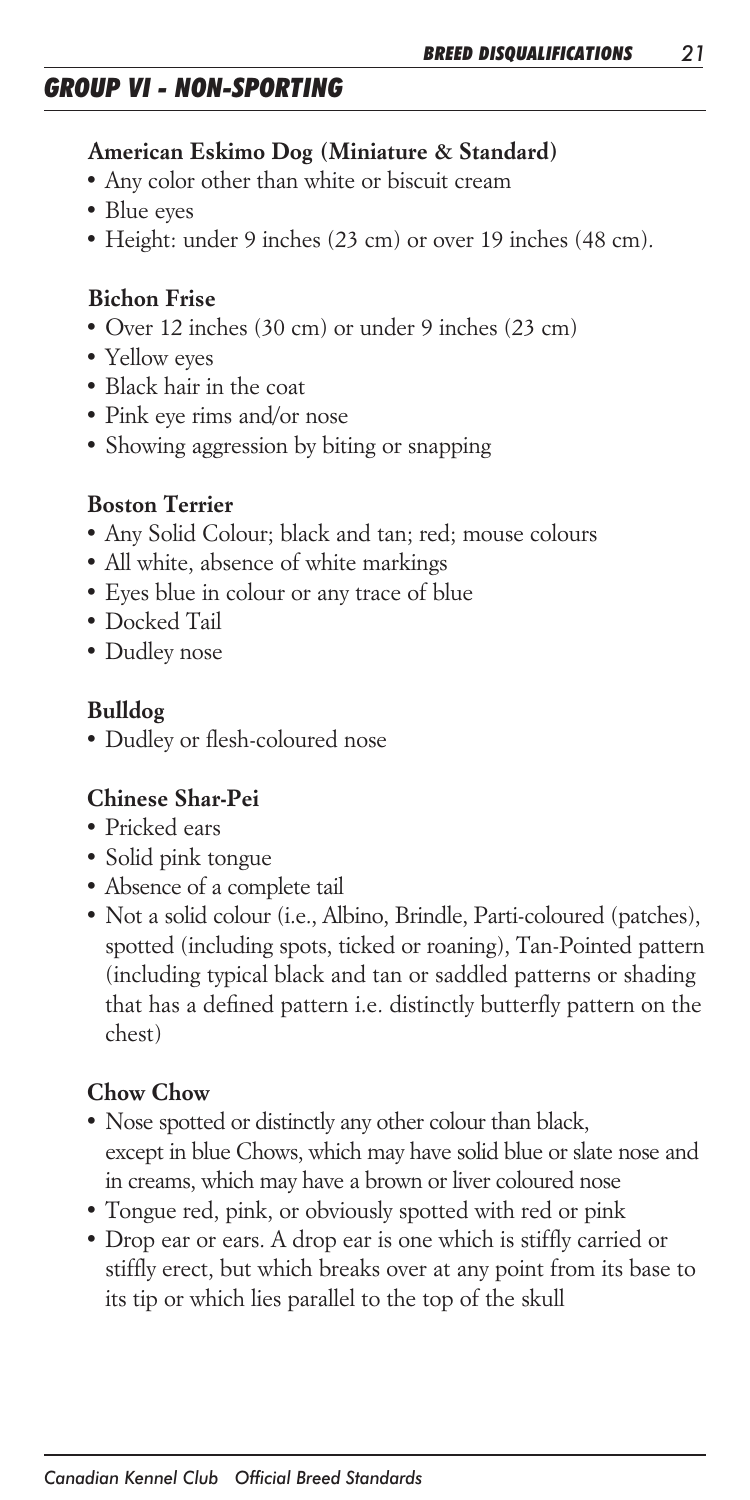# *Dalmatian*

*• Patches are present at birth. A patch is a solid mass of black or liver hair. Patches are appreciably larger than normal-sized spots, they are dense, brilliant in colour and have sharply defined smooth edges. Large colour masses formed by intermingled or overlapping spots are not patches; such masses should inedicate individual spots by uneven edges and/or white hair scattered throughout. Tricolours. any colour other than liver and white and black and white. Undershot or more than 1/8" (0.3 cm) overshot bite.*

# *French Bulldog*

- *• Other than bat ears; black and white, black and tan, liver, mouse or solid black (black means without any trace of bridle)*
- *• Eyes or different colour*
- *• Nose other than black except in the case of the lighter coloured dogs, where a lighter colour of nose is acceptable*
- *• Hare lip*
- *• Any mutilation*
- *• Over 28 lbs. (12.7 kg) in weight*

# *Lhasa Apso*

*• Lhasa Apsos over 11-1/2 inches (27.9 cm) are to be disqualified*

### *Poodle (Miniature & Standard)*

- *• Particolours*
- *• Unorthodox clip*
- *• Size: A poodle over or under the height limits who has been excused at three shows for this reason*

# *Schipperke*

- *• Any colour other than solid black*
- *• Drop or semi-erect ears*
- *• Overshot or undershot mouth*

# *Shiba Inu*

- *• Under or over height*
- *• Coat colours other than described*
- *• Ears not pricked*
- *• Tail not carried over back*
- *• 5 or more missing teeth*
- *• Undershot bite*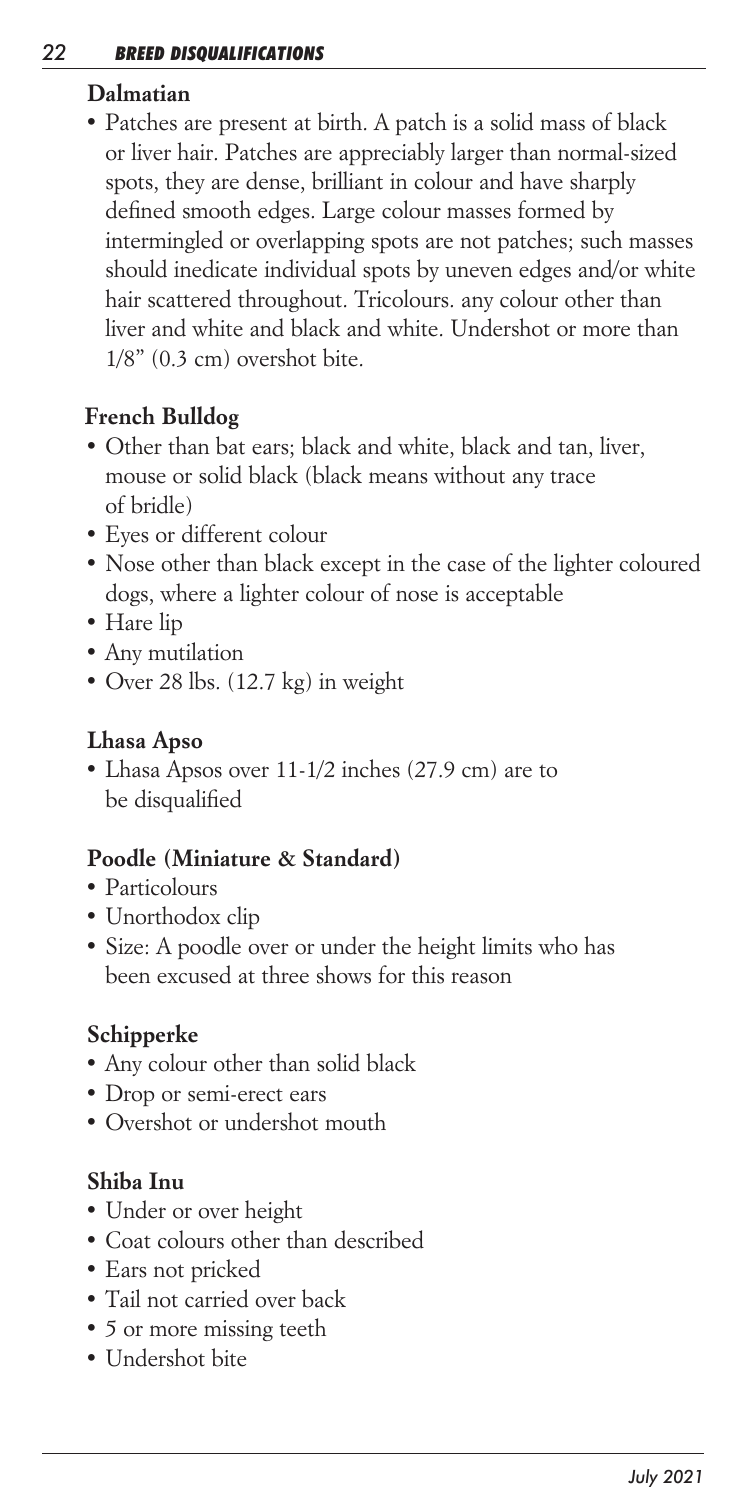## *Shih Tzu*

- *• Scissors or overshot bites*
- *• One or two blue eyes*

# *Xoloitzcuintli (Miniature & Standard)*

- *• Cropped or drop ears*
- *• Height: Dogs or bitches under 9.8 inches (25 cm) or over 23 inches (58.4 cm)*
- *• Docked tail*
- *• Long, soft topknot as with a Chinese Crested Dog*
- *• Absence of one or more testicles*

# *LISTED BREEDS*

# *Akita (Japanese)*

- *• Aggressive or overly shy dogs*
- *• Any dog clearly showing physical or behavioural abnormalities*
- *• Ears not pricked*
- *• Hanging tail*
- *• Long hair (shaggy)*
- *• Black mask*
- *• Markings on white ground*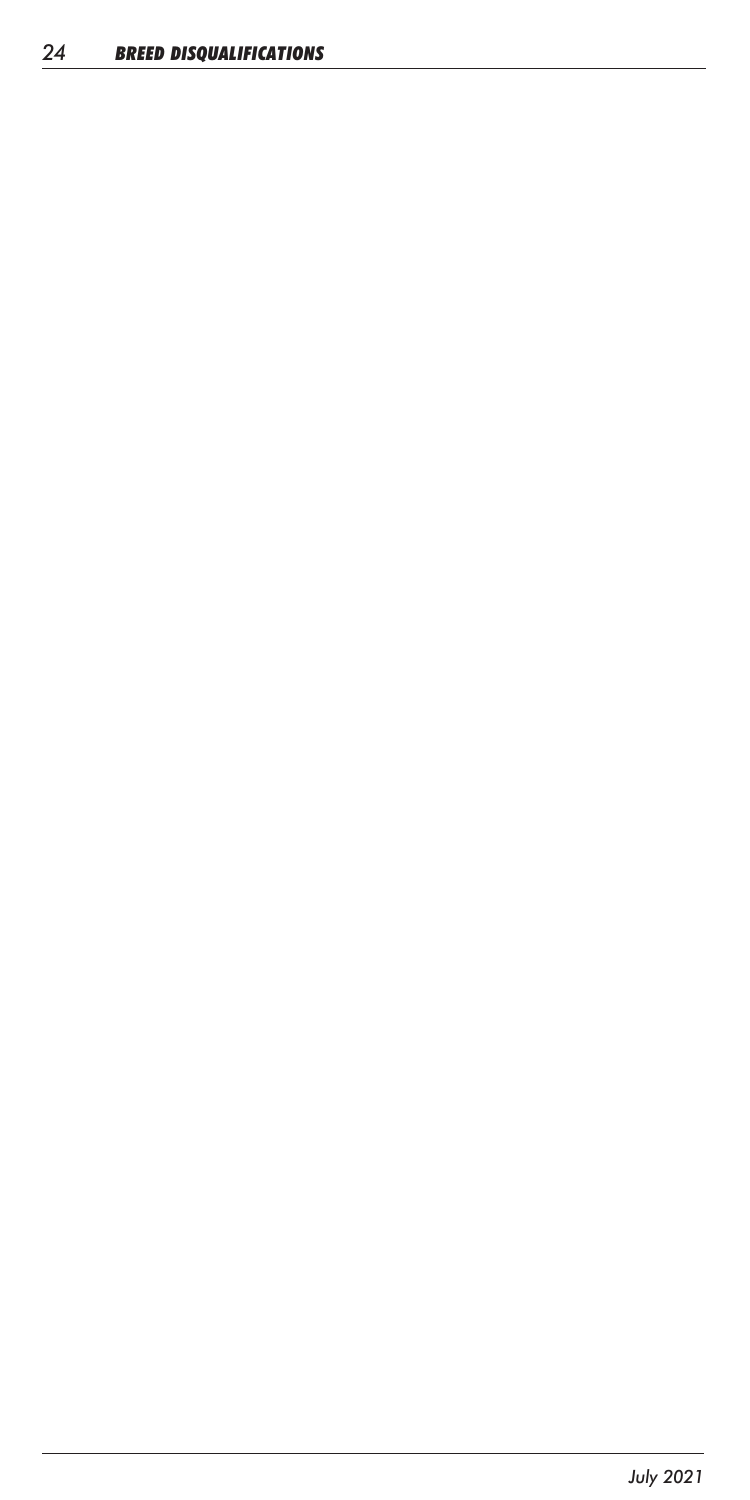# *GROUP VII - HERDING*

#### *Australian Cattle Dog*

- *• Mouth: overshot or undershot jaw*
- *• Eye: yellow eye*
- *• Size: Bitches over 19-1/2 inches (50 cm) or under 16-1/2* inches (42 cm) and dogs over 20-1/2 inches (52 cm) or under *17-1/2 inches (44 cm)*

# *Australian Shepherd*

- *• Monorchidism and cryptorchidism*
- *• Other than recognized colours*
- *• White body splashes*
- *• Dudley nose*
- *• Undershot bites; overshot bites exceeding 1/8 inch*

# *Belgian Shepherd Dog*

- *• Viciousness*
- *• Excessive shyness*
- *• Any colour or colour combination not allowed in the standard*
- *• Ears hanging (as on a hound)*
- *• Tail cropped or stump*
- *• Males under 23 inches (58 cm) or over 27 inches (69 cm) in height. Females under 21 inches (53 cm) or over 25 inches (64 cm) in height*

### *Berger Picard (Picardy Sheepdog)*

- *• Height under the minimum limit, even for puppy class; more than 2 cm above the maximum limit*
- *• Head: lack of type, disproportion, without furnishings or covered with too much hair*
- *• Forehead: flat or domed skull, receding forehead or forehead sloping over the eyes*
- *• Muzzle: disproportionate to the skull; drooping flews; nose any colour but black; lack of pigmentation in the mucous membranes (gums)*
- *• Loss of more than four teeth; pronounced prognathism*
- *• Ears badly carried*
- *• Particoloured, slanted or dissimilar eyes, eye colour too light*
- *• Wild expression, evasive look*
- *• Body: any excessive deviation from the standard*
- *• Tail carried always over the back, carried low because of surgery (nicking), rudimentary tail or no tail at all*
- *• Forequarters: any excessive deviation from the standard*
- *• Hindquarters unsound (faulty, defective) overall*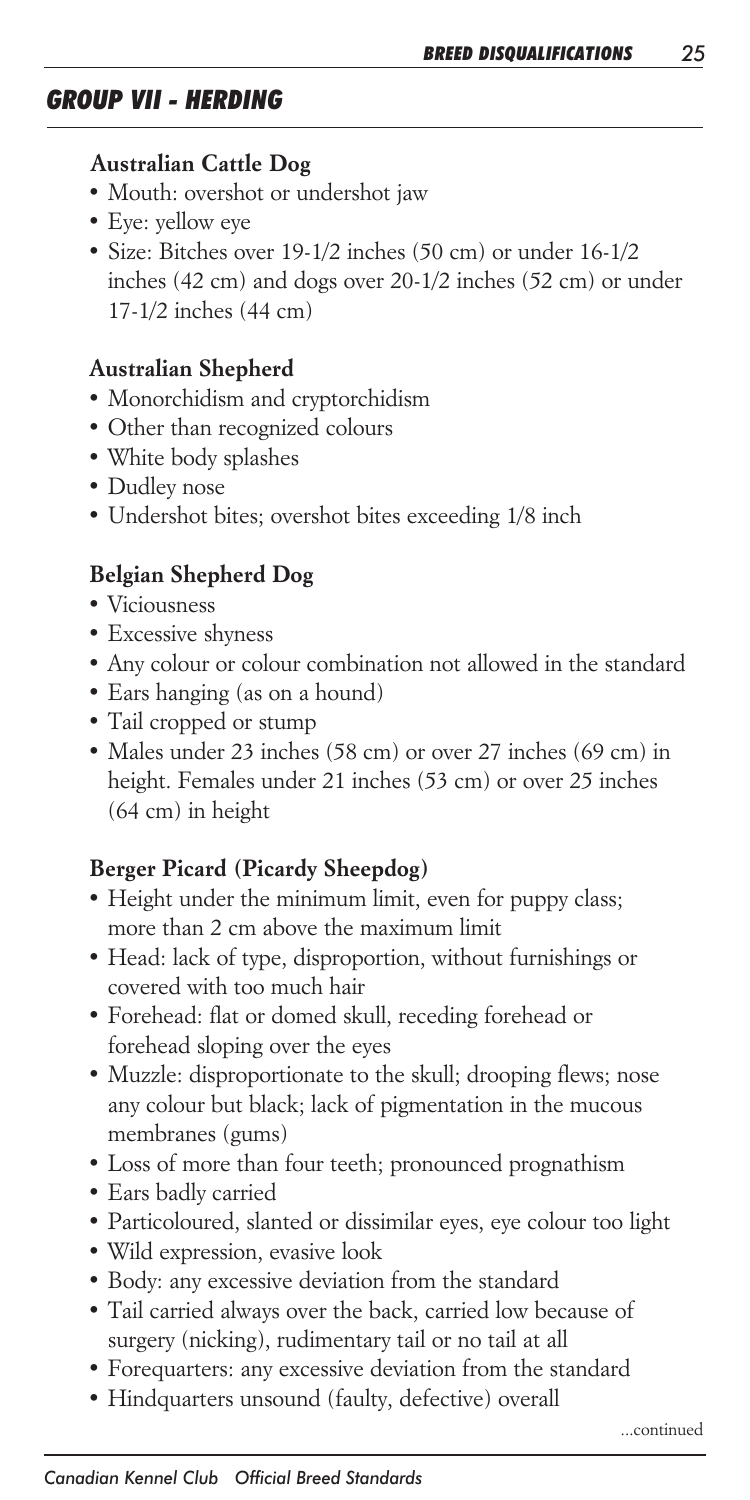#### *26 BREED DISQUALIFICATIONS*

# *Berger Picard (Picardy Sheepdog) ...continued*

- *• Double dewclaws on every limb*
- *• Coat: hair shorter than 4 cm or longer than 6 cm, curly or very flat, soft or woolly*
- *• Coat colour: black, white, harlequin or piebald tinges, too* much white on the chest, totally white feet, white in the coat in *any other areas than those indicated*

# *Berger des Pyrenees (Pyrenean Shepherd Dog)*

- *• Any size above or under the limits set by the present standard*
- *• Nose of any colour other than black*
- *• Blue eyes with any coat other than a merle*
- *• Over and undershot bite*
- *• Naturally upright standing ears*

# *Briard*

- *• Adult males under 61 cm or over 68.5 cm. Adult females under 56 cm or over 65 cm - measurements taken at the withers*
- *• Adults with less than 7 cm length of coat at the shoulder*
- *• White, chestnut, or mahogany brown, and bi-colours Extremely washed out tawny as to appear nearly white. Spotted coat. White blaze. White spot on chest exceeding 2.5 cm in diameter*
- *• Nose any colour other than black*
- *• Eye colour other than black or brown*
- *• Any artifice to make cropped ears stand erect*
- *• Cut or docked tail. Any trace of an operation to rectify tail carriage*
- *• Nail colour other than black*
- *• Single dewclaws; Empty dewclaws; No dewclaws. Lack of two bones, one in each double dewclaw, even if nails are present*

# *Finnish Lapphund*

- *Over or undershot mouth*
- *Kinky tail*

# *German Shepherd Dog*

- *• Albino characteristics*
- *• Cropped ears; hanging ears (as in a hound)*
- *• Docked tails*
- *• Male dogs having one or both testicles undescended (monorchids or cryptorchids)*
- *• White dogs*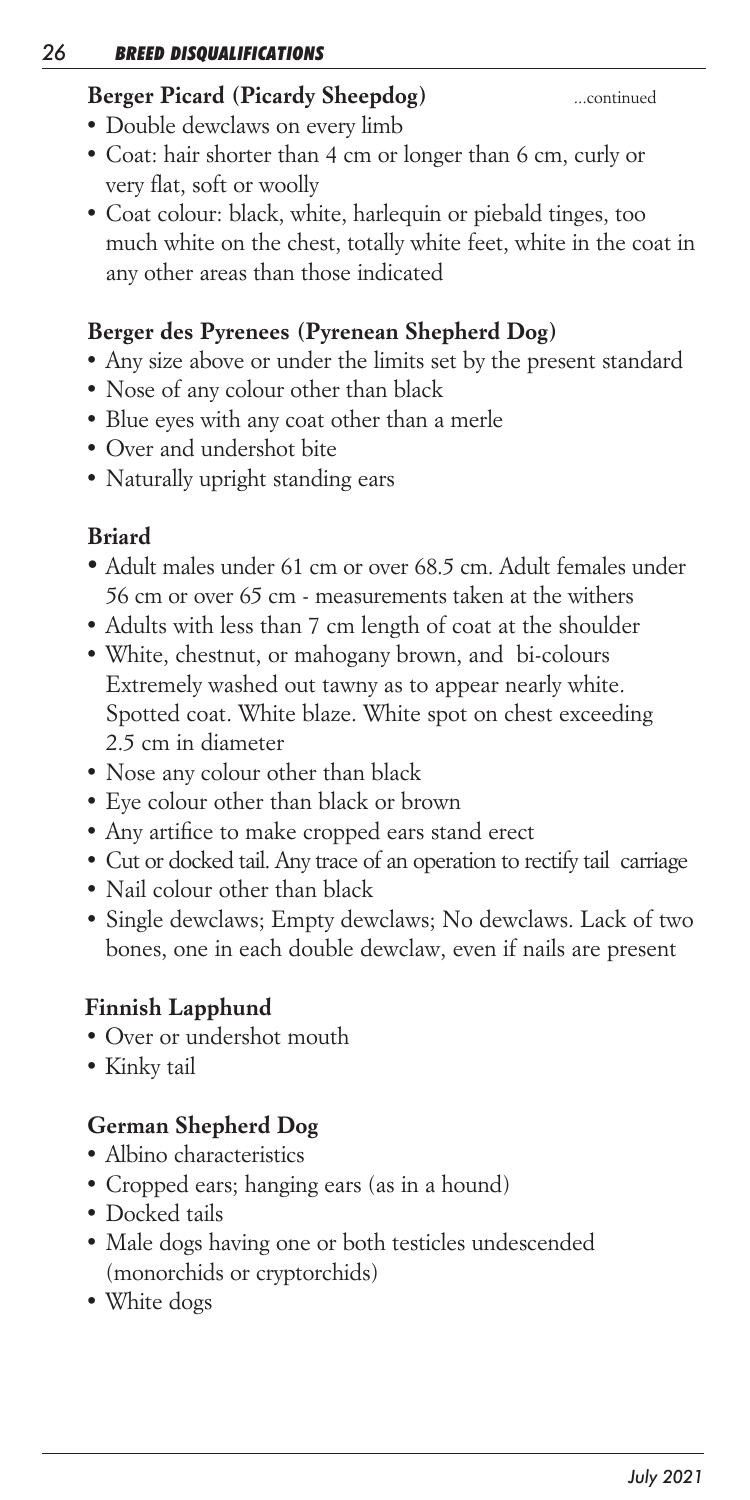# *Mudi*

- *• Aggressive or overly shy*
- *• Flesh coloured, liver brown or spotted nose in black, white, blue-merle, fawn or ash coloured dogs. Flesh coloured or spotted nose in brown dogs*
- *• One or more missing teeth (incisors, canines, premolars 2-4,*  molars 1-2). More than two missing PM1. The M3 are *disregarded.*
- *• Overshot or undershot mouth, wry mouth. Gap of more than 2 mm between upper and lower incisors.*
- *• Yellow eyes in black dogs*
- *• Drop ears*
- *• Short, smooth, flat coat on the body; long hair on the head. Coat tending towards matting.*
- *• Wolf grey colour, black and tan with yellow to brown markings*
- *• Height at the withers below 38 cm (15 inches) or over 47 cm (18 inches).*
- *• Any dog clearly showing physical or behavioural abnormalities shall be disqualified.*

# *Portuguese Sheepdog*

- *• Head: narrow and long*
- *• Muzzle: convex*
- *• Jaws: bad fit*
- *• Skull: flat, globular or narrow*
- *• Ears: low set*
- *• Tail: docked or naturally tailless*
- *• Hair: not long enough, curled and looped, white on the extremities of the legs or pied*
- *• Size: dwarfism*
- *• Any dog clearly showing physical or behavioural abnormalities shall be disqualified.*

### *Puli*

- *• Particolours*
- Large markings of any colour other than a white spot on the *chest of not more than 2 inches (5 cm) in diameter*
- *• Males under 13 inches or over 20 inches (33 and 51 cm); Females under 12 inches or over 19 inches (30 and 48 cm) respectively*
- *• Colours other than those mentioned as acceptable*
- *• Coats showing no tendency to form cords*

### *Schapendoes*

*• No Schapendoes which behaves nervously and/or aggressively in the ring will be placed or classified*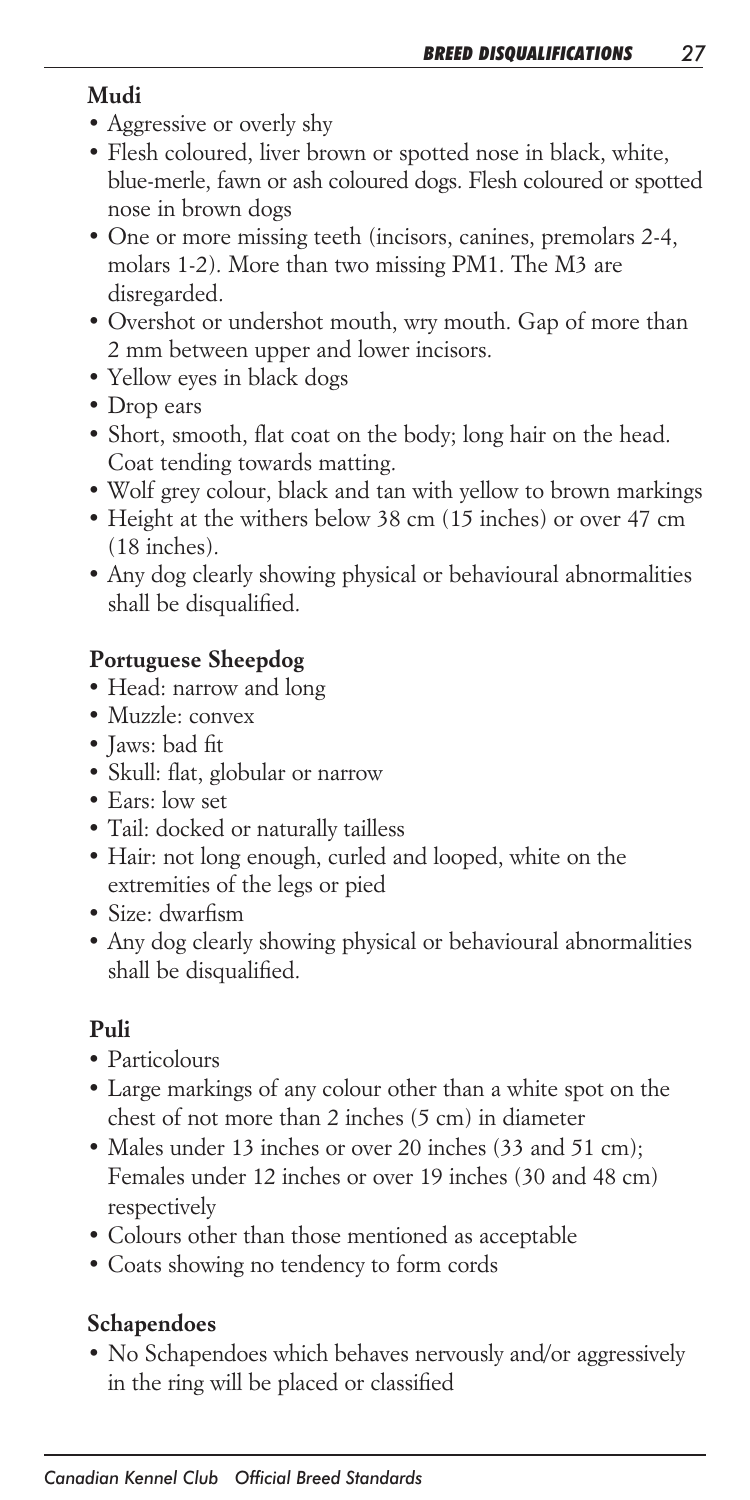### *28 BREED DISQUALIFICATIONS*

# *Shetland Sheepdog*

- *• Cryptorchidism in adults over 12 months of age*
- *• Under 33 cm or over 40.6 cm (13-16 inches) that has been excused at three shows for this reason*
- *• Brindle colour*

# *Spanish Water Dog*

- *Aggressiveness or extreme shyness*
- *Light blue eyes*
- *Smooth or wavy coat*
- *Undershot or overshot jaw*
- Albinism, brindle, bi-colour where the second colour is not *white, tan points, tricolour*

# *LISTED BREEDS*

# *Beauceron*

- *Aggressive or overly shy*
- *Size outside the standard limits*
- *Too light-boned*
- *Eyes too light, or walleyes (except for harlequins)*
- *Split nose, or a colour other than black, with unpigmented areas*
- *Overshot or undershot with loss of contact, absence of 3 or more teeth (the first premolars not counting)*
- *Uncropped ears totally upright and rigid*
- *Rear feet turned excessively to the exterior*
- *Simple dewclaws or absence of dewclaws in hind legs*
- *Shortened tail or tail carried over the back*
- *Coat: colour and texture other than those defined by the standard. Complete absence of tan markings. Shaggy coat. Well defined, quite visible white spot on chest. For the harlequin variety: too much grey, back on one side and grey on the other, head entirely grey (absence of black)*

# *Miniature American Shepherd*

# *Size*

- *• Under 14 inches (35.5 cm) and over 18 inches (45.37 cm) for dogs*
- *• Under 13 inches (33 cm) and over 17 inches (43.2 cm) for bitches*

 *(Minimum heights set forth in this breed standards shall not apply to dogs or bitches under six months of age)*

# *Nose*

*• Over 50% un-pigmented nose leather*

# *Bite*

*• Undershot or overshot*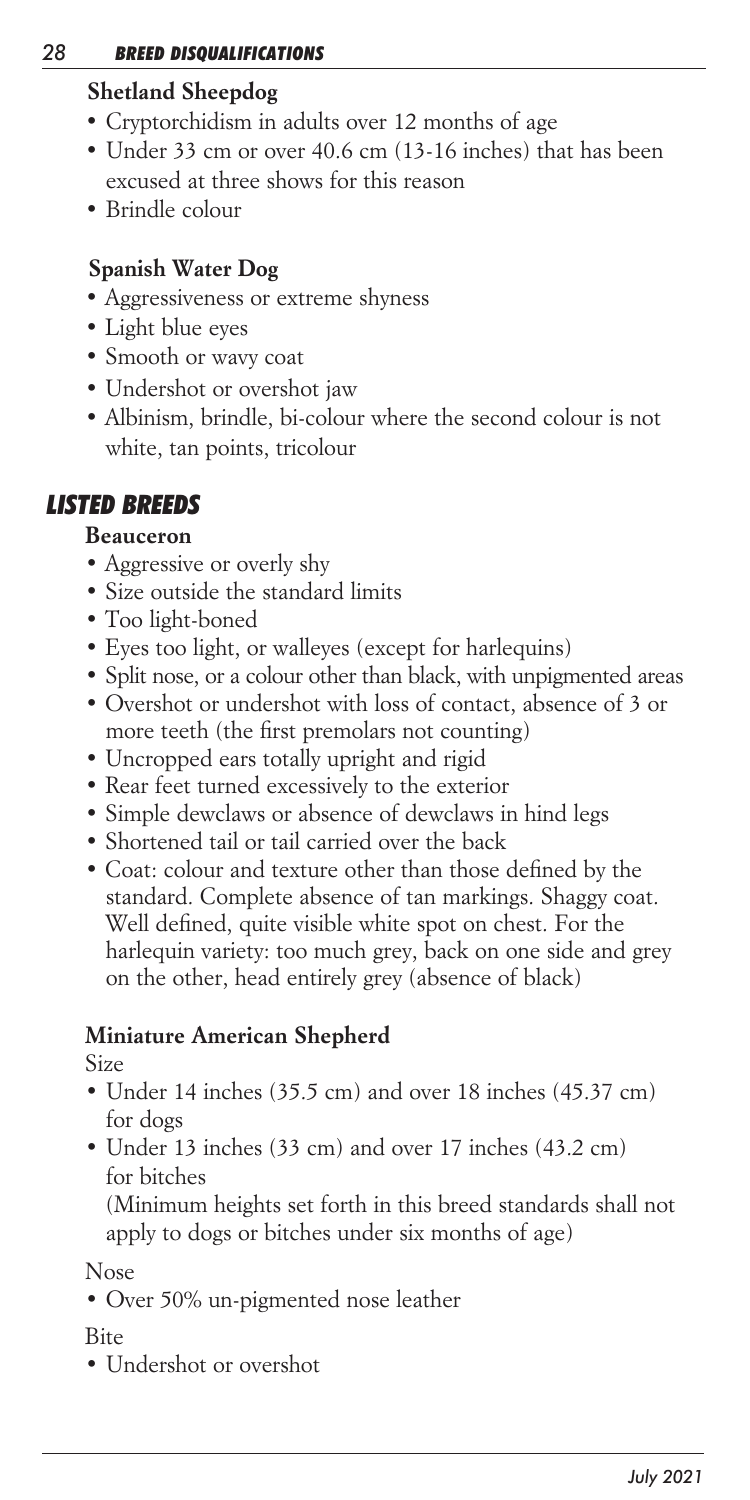*Colour*

- *• Other than recognized colours*
- *• White body splashes, which means any conspicuous, isolated*  spot or patch of white on the area between withers and tail, on *back, or sides between elbows and back of hindquarters.*

# *Tatra Sheepdog*

- *Aggressive or overly shy.*
- *Stop too shallow.*
- *Pointed muzzle.*
- *Several missing teeth.*
- *Over-or undershot mouth.*
- *Ectropion.*
- *Hair curly or silky.*
- *Lack of undercoat.*
- *Coat with coloured patches.*
- *Nervous character.*
- *• Any dog clearly showing physical or behavioural abnormalities shall be disqualified.*